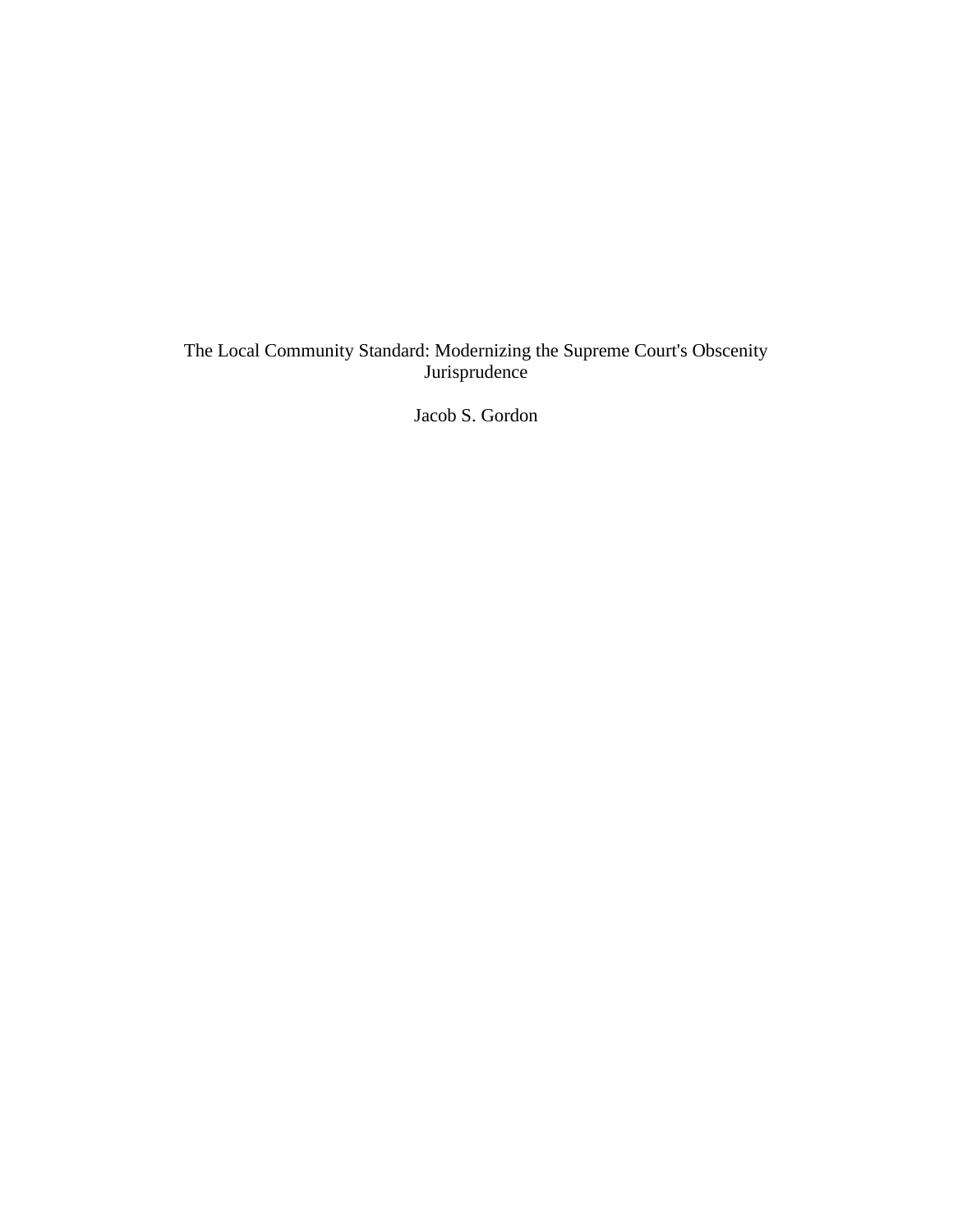#### Abstract

The Netflix original film *Cuties* sparked controversy and outrage on its release, simultaneously prompting advocates of the film to celebrate it as a creative success protected by the First Amendment, while generating immense criticism from Senator Ted Cruz as well as a criminal indictment from a Texas grand jury. Because of existing Supreme Court law, any criminal prosecution against a digital media company could fail in one jurisdiction but be successful in another, despite the fact that the film is available to subscribers throughout the United States. This paper explores the application of the First Amendment to this film and others like it, and explains why criminal prosecution of such media is unfortunately and unnecessarily dependent upon the Supreme Court's application of the "local community standard." This paper advocates for the complete removal of the local community standards test from the Supreme Court's obscenity and child pornography jurisprudence.

This paper first provides a summary of obscenity law and its interwoven connections to laws criminalizing child pornography. Second, this paper outlines the key problems central to the Supreme Court's obscenity jurisprudence, demonstrating its analytical shortcomings, its ideological incongruency with the founding philosophies of the Constitution, and its opposition to Biblical principles. Finally, this paper highlights key solutions for solving the problems with obscenity law and how to bring the doctrine back into compliance with America's founding principles and the operation of Biblical values.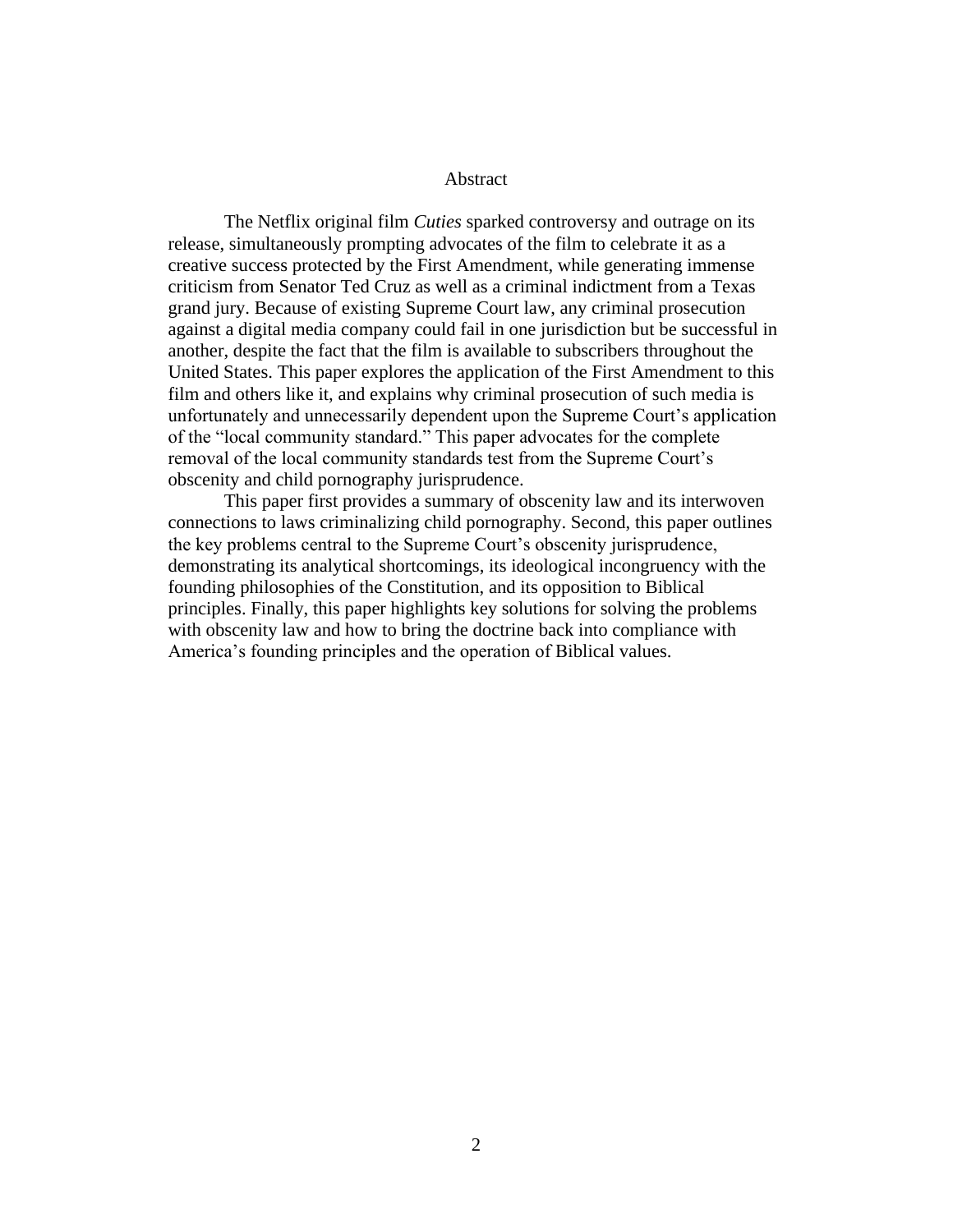# **Table of Contents**

- I. Introduction
- II. Summary
	- A. *Roth* and the Formation of the Obscenity Test
	- B. *Miller, Slaton,* and Further Clarification Attempts
	- C. Child Pornography, *Ashcroft*, and Community Standards
- III. Discussion
	- A. Existing Law
		- 1. Key Problems
		- 2. Constitutional History
		- 3. Biblical Principles
	- B. Proposal for Change
		- 1. Solutions
		- 2. Constitutional History
		- 3. Biblical Principles
- IV. Conclusion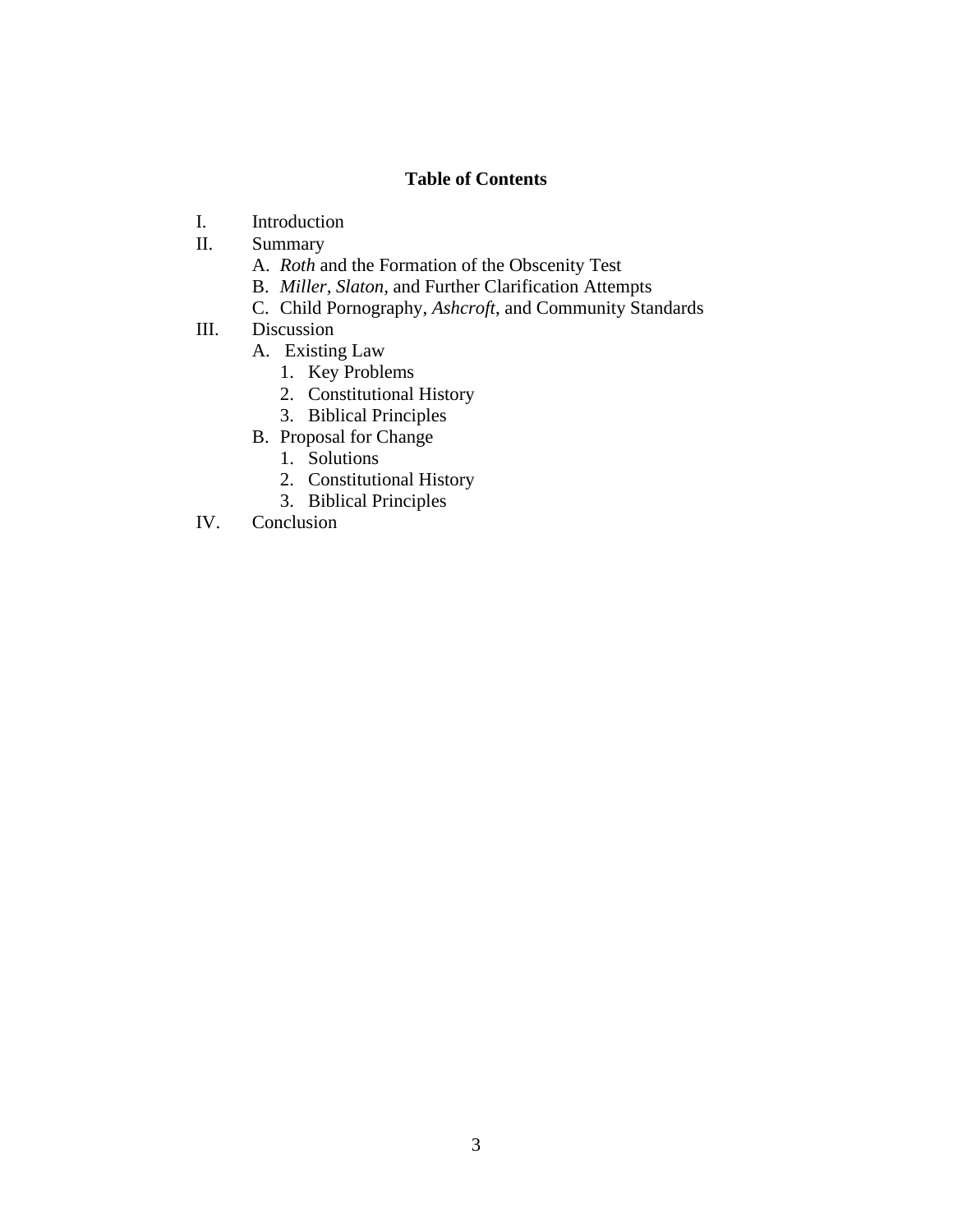# The Local Community Standard: Modernizing the Supreme Court's Obscenity Jurisprudence

#### **I. Introduction**

On January 23, 2020, Maïmouna Doucouré made her directorial debut premiering the Netflix film *Cuties* (*Mignonnes* in its original French), a story that depicts and allegedly combats the hyper-sexualization of pre-adolescent girls.<sup>1</sup> The film follows 11-year-old Amy as she turns away from a traditional Islamic life and joins a dance troupe of other girls, all performing extended sequences of provocative and suggestive dance moves. Under the proffered guise of art raising awareness about the sexualization of pre-teen girls, the film inadvertently provides publicly available content for persons who might derive deviant pleasure from the film.

The First Amendment plays a central role in the public discussion surrounding this debate. Proponents of the film invoke the protections of the First Amendment to safe harbor their actions, with Netflix Co-CEO Ted Sarandos claiming that the film has strong "First Amendment implications" and that those who were attacking the film were trying to "censor storytelling."<sup>2</sup> Critics of the film similarly claim that the First Amendment does *not* protect the actions depicted, with Senator Ted Cruz calling on the Department of Justice to "investigate whether Netflix… violated any federal laws against the production and distribution of child pornography."<sup>3</sup>

The film is clearly speech for purposes of the First Amendment and therefore necessarily falls under its analysis. But what application does the First Amendment guarantee of "free speech" have to such a film? Is the film considered to be "obscene" or "child pornography" under Supreme Court or state law, such that it would strip the film of First Amendment protection? A Texas grand jury believes that it has the answers to these questions, indicting Netflix under a Texas state statute, "Promotion of Lewd Visual Material Depicting a Child."<sup>4</sup> However, this prosecution, as will be articulated in this paper, hangs on the application of a localized standard that is dependent upon the community where the crime is being charged. This means that even if this prosecution is successful in Texas, the Supreme Court law is such that a similar prosecution against Netflix could fail in

<sup>&</sup>lt;sup>1</sup> David Rooney, "Cuties" ("Mignonnes"): Film Review | Sundance 2020 (The Hollywood Reporter, 2020).

<sup>2</sup> Jake Kanter, *Netflix Chief Ted Sarandos Fires Back At "Cuties" Controversy: "It's Surprising In 2020 America That We're Having A Discussion About Censoring Storytelling"* (Deadline, 2020). 3 Jason Murdock, *Ted Cruz Calls for Justice Department to Investigate Netflix Over "Cuties" Child Porn Claims* (Newsweek, 2020).

<sup>4</sup> Jolie McCullough and Stacy Fernandez, *Texas politicians fueled criticism of "Cuties." Now, Netflix is facing criminal charges in a small East Texas county* (The Texas Tribune, 2020).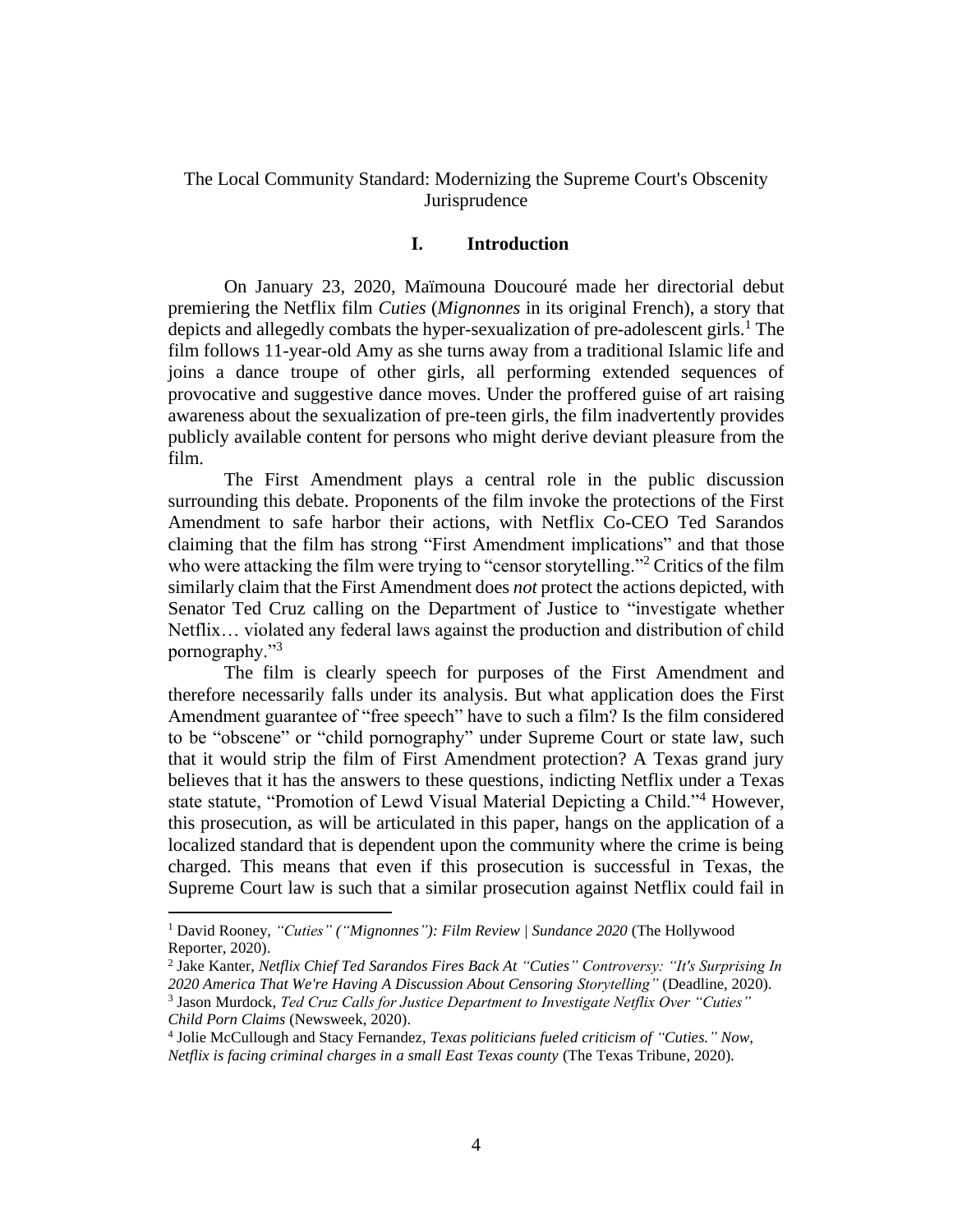another jurisdiction, despite the film being available to subscribers throughout the United States. Similarly, this means that Federal prosecutions, which also rely on the application of a localized standard for obscenity, are nearly impossible to effectuate against Netflix or other national entertainment establishment. Furthermore, because child pornography can be legally attacked directly or collaterally if the material is obscene, this means that efforts by state and federal authorities to enforce child pornography laws face similar challenges, all because of the local community standards prong of the Supreme Court's obscenity test. Therefore, to assist the state and federal prosecution of obscenity and child pornography, this paper advocates for the complete removal of the local community standards test from the Supreme Court's obscenity and child pornography jurisprudence.

To this end, this paper will outline the Supreme Court cases that interpret this challenging area of the law, first providing a summary of obscenity law and its related and interwoven connections to child pornography. Second, this paper will outline the key problems central to the Supreme Court's obscenity jurisprudence, demonstrating its analytical shortcomings, ideological incongruency with the founding philosophies of the Constitution, and its complete and total opposition to Biblical principles. Finally, this paper will highlight key solutions for clarifying and solving the problems with obscenity case law, bringing the doctrine back into compliance with America's founding principles and the operation of Biblical values.

#### **II. Summary**

## A. *Roth* and the Formation of the Obscenity Test

The Supreme Court has an extensive compendium of cases involving provisions of the First Amendment, including a complex history of dealing with obscenity case law. This sector of Constitutional law is one of the most notoriously confusing and challenging areas of the Supreme Court's jurisprudence. Defining what is obscene and articulating the appropriate judicial response to this complex inquiry has been a taxing struggle for the High Court to manage, with one case eliciting Justice Stewart's famous remark of exasperation, "I know it when I see  $it.$ "<sup>5</sup>

The Court's most foundational examination into obscenity is *Roth v. United States*. <sup>6</sup> Roth was a New York businessman that would circulate advertisement matter to solicit sales of his books.<sup>7</sup> He was charged with violating a federal

<sup>5</sup> *Jacobellis v. Ohio*, 378 U.S. 184, 197 (1963) (Stewart, J. concurring).

<sup>6</sup> *Roth v. United States*, 354 U.S. 476 (1957).

<sup>7</sup> *Id.* at 480.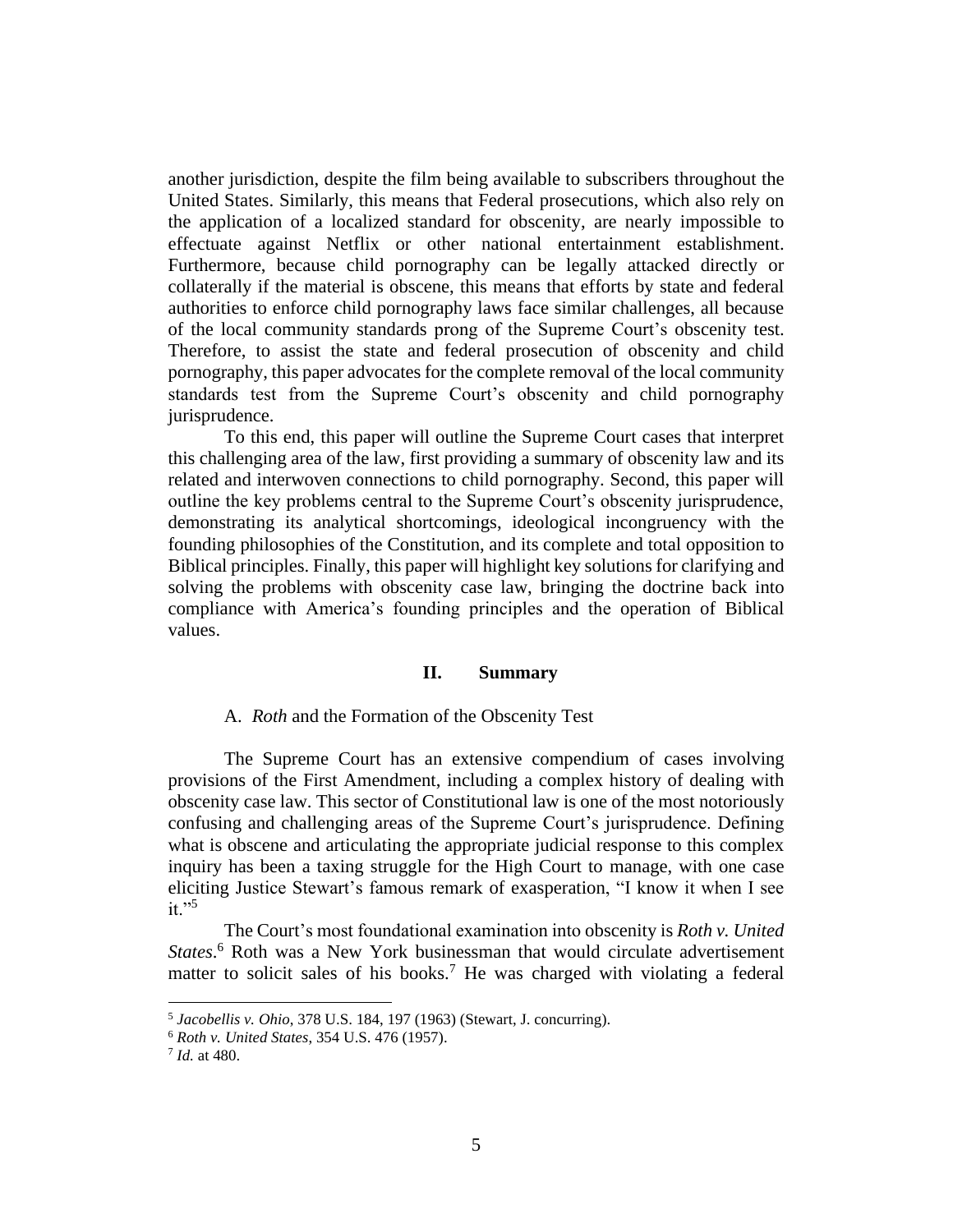obscenity statute. <sup>8</sup> The issue the Court looked to was "whether obscenity is utterance within the area of protected speech and press."<sup>9</sup> First, the Court looked to history to determine the breadth of the First Amendment.<sup>10</sup> Examining the state of the law in 1792, the Court noted that all 14 states that existed then "made either blasphemy or profanity, or both, statutory crimes" and cited to a 1712 Massachusetts law that treated profanity and obscenity as "related offenses."<sup>11</sup> Furthermore, the Court cited a 1774 letter from the Continental Congress to the inhabitants of Quebec, noting that the protections of the First Amendment were "fashioned to assure unfettered interchange of ideas for the bringing about of political and social changes desired by the people" and not for the promulgation of profane or obscene materials.<sup>12</sup> Ultimately, the Court held that looking at the history of the Constitution, "there is sufficiently contemporaneous evidence to show that obscenity, too, was outside the protection intended for speech and press."<sup>13</sup> The Court went on to note that "implicit in the history of the First Amendment is the rejection of obscenity as utterly without redeeming social importance" and that this principle sounded true in international law, throughout all states, in federal law, and in accordance with *Chaplinsky v. New Hampshire*. <sup>14</sup> The Court definitively stated that "obscenity is not within the area of constitutionally protected speech or press."<sup>15</sup>

After this clear statement, the *Roth* Court then began a much less clear analysis into what is now a perennial struggle: defining the meaning of the word "obscenity." The Court first noted what obscenity was *not*, noting that "sex and obscenity are not synonymous" and that obscene material is that "which deals with sex in a manner appealing to prurient interest."<sup>16</sup> The Court also rejected the *Hicklin*  standard that had been previously used by courts.<sup>17</sup> After these analytical roadblocks were navigated, the *Roth* Court ultimately defined obscenity as "whether to the average person, applying contemporary community standards, the dominant theme of the material taken as a whole appeals to prurient interest."<sup>18</sup>

This definition, albeit better than *Hicklin* or having no definition at all, suffers from an immediate lack of clarity, potential vagueness problems, and presents itself with a litany of latent interpretational issues. However, the Court

<sup>8</sup> *Id.* 

<sup>9</sup> *Id.* at 481.

<sup>10</sup> *Id.* at 483. <sup>11</sup> *Id.*

<sup>12</sup> *Id.* at 484.

 $^{13}$  *Id.* 

<sup>14</sup> *Id*. at 484-85; *See Chaplinsky v. New Hampshire*, 315 U.S. 568, 571-72 (1942).

<sup>15</sup> *Id.*

<sup>16</sup> *Id.* at 487.

<sup>17</sup> *Id.* at 489.

 $18$  *Id.*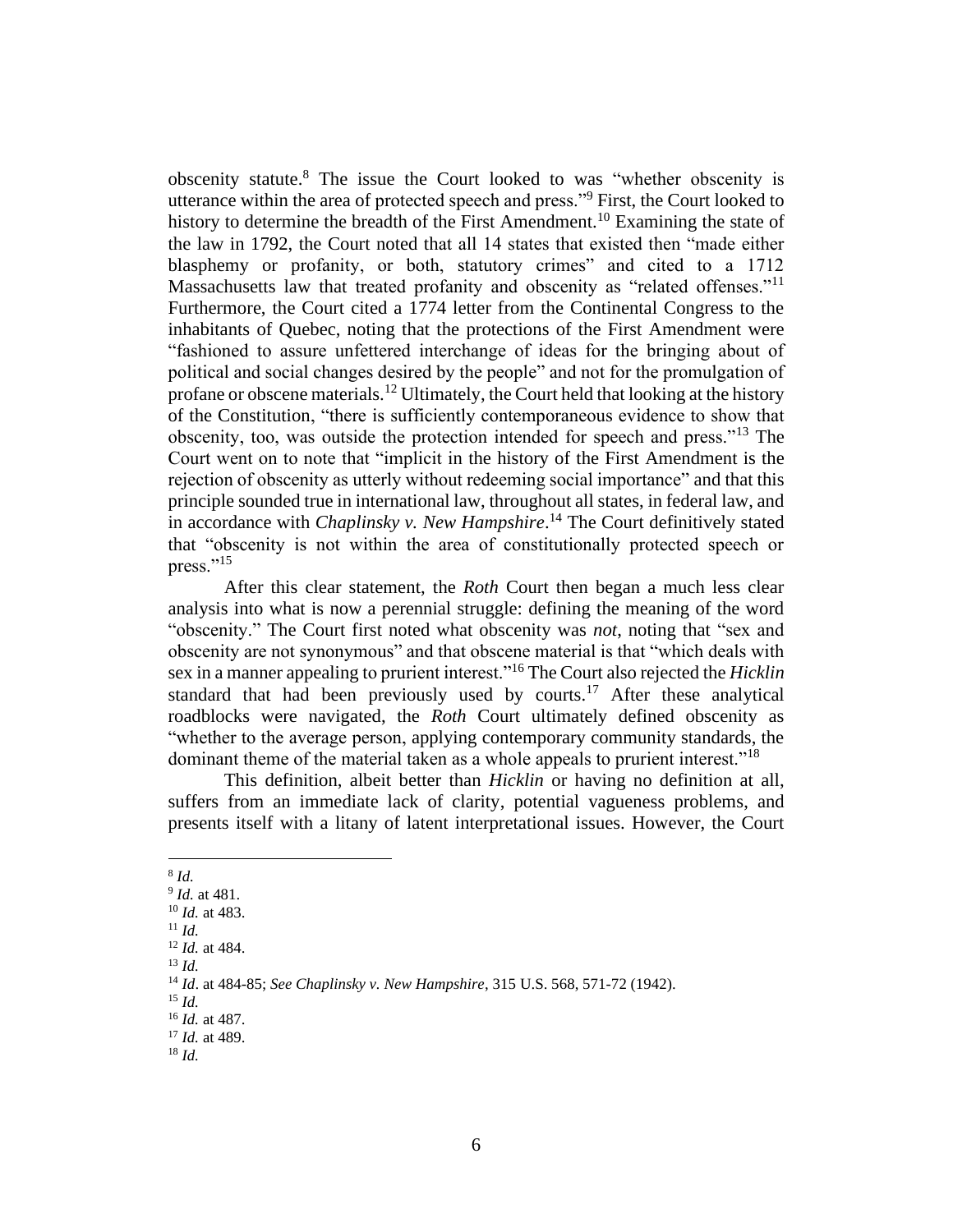noted that despite its imprecise definition, "lack of precision is not itself offensive to the requirements of due process."<sup>19</sup> In a moment of prophetic utterance, the Court even heralded the possibility of "marginal cases in which it is difficult to determine the side of the line on which a particular fact situation falls" but said that even this was "not sufficient reason to hold the language too ambiguous."<sup>20</sup> Ultimately, the Court affirmed the determinations of the lower court.<sup>21</sup>

### B. *Miller*, *Slaton*, and Further Clarification Attempts

After *Roth*, there was a lack of consensus regarding how the area of obscenity should be applied. The clearest restatement of *Roth* comes in the plurality decision of *Memoirs v. Massachusetts,* where that Court restated *Roth* in three elements:

"(a) the dominant theme of the material taken as a whole appeals to a prurient interest in sex; (b) the material is patently offensive because it affronts contemporary community standards relating to the description or representation of sexual matters; and (c) the *material is utterly without redeeming social value."*<sup>22</sup>

As this area of law continued to develop from the High Court and in the Circuits, two problems continued to emerge. First, the Court continued to struggle with a precise articulation of the obscenity definition as set out in *Roth*. Plurality opinions do not bind the Court and thus the lack of majority consensus continued to stifle the clarification of obscenity law. Adding the phrase "utterly without redeeming social important" from *Memoirs* muddied the waters and made it even harder for courts to apply *Roth*'s already imprecise definition. Second, cases such as *Stanley v. Georgia* held that states were barred from "making the private possession of obscene material a crime."<sup>23</sup> Paradoxically, cases such as *United States v. Reidel* held that simply because there was a right to possess obscene materials did not mean that there was a right to *obtain* said obscene materials.<sup>24</sup> Furthermore, the Court in *Osborne v. Ohio* said that child pornography was explicitly excluded from the category of obscene materials that a person could possess under *Stanley*. <sup>25</sup> This created a system where adult pornography could be

<sup>19</sup> *Id.* at 491.

<sup>20</sup> *Id.* at 491-92.

<sup>21</sup> *Id.* at 494.

<sup>22</sup> *Memoirs v. Massachusetts*, 383 U.S. 413, 418 (1966) (emphasis added).

<sup>23</sup> *Stanley v. Georgia*, 394 U.S. 557, 560-64 (1969).

<sup>24</sup> *United States v. Reidel*, 402 U.S. 351 (1971).

<sup>25</sup> *Osborne v. Ohio*, 495 U.S. 103 (1990).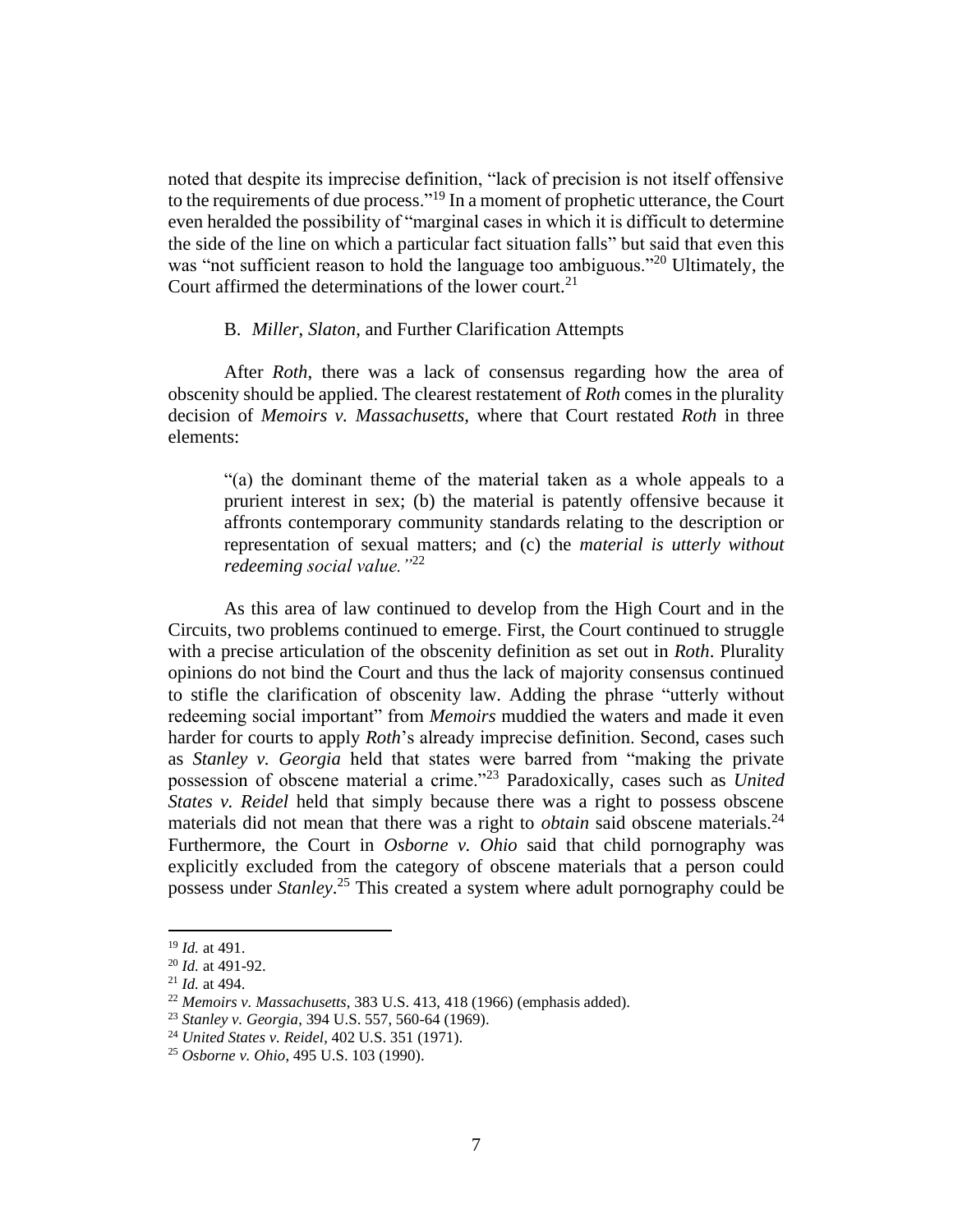possessed but not obtained, while child pornography could neither be possessed nor obtained. The Court in *Miller v. California* and *Paris Adult Theatre I v. Slaton*  attempted to grant some clarity in these two areas.

In *Miller*, the Supreme Court undertook an effort to clarify the definition of obscenity. In that case, the Petitioner had mailed unsolicited advertising brochures that contained pictures and drawings explicitly depicting sexual activities.<sup>26</sup> There was a California statute that criminalized such activity and thus provided the penalty against Miller.<sup>27</sup> The issue the Court primarily looked at was how to "define the standards which must be used to identify obscene material that a State may regulate without infringing on the First Amendment."<sup>28</sup> The Court summarized the controversy since *Roth* through *Memoirs* and beyond, ultimately noting that "no Member of the Court today supports the *Memoirs* formulation."<sup>29</sup> Leaving the *Memoirs* plurality standard behind, the Court next embarked on the process of curating the definition of obscenity. The Court "confine[d] the permissible scope of such regulation to works which depict or describe sexual conduct" and noted that such conduct "must be specifically defined by the applicable state law."<sup>30</sup> The Court ultimately laid out the following revised obscenity definition:

a) whether the average person, applying contemporary community standards would find that the work, taken as a whole, appeals to the prurient interest; (b) whether the work depicts or describes, in a patently offensive way, sexual conduct specifically defined by the applicable state law; and (c) whether the work, taken as a whole, lacks serious literary, artistic, political or scientific value."31

After the Court noted the problems in this area, it then began the journey of "provid[ing] positive guidance to federal and state courts alike."<sup>32</sup> The Court states that it should not "arbitrarily depriv[e] the States of a power reserved to them under the Constitution."<sup>33</sup> However, the Court was unable to resolve the tension between the ability of the Supreme Court to regulate obscenity law under the Constitution and how the operation of individual state statutes pertains to the exercise of that judicial standard. The best the Court could do was to state that "fundamental First Amendment limitations on the powers of the States do not vary from community to community, but this does not mean that there are, or should or can be, fixed,

<sup>26</sup> *Miller v. California*, 413 U.S. 15, 16 (1973).

<sup>27</sup> *Id.* at 18.

<sup>28</sup> *Id.* at 19-20.

<sup>29</sup> *Id.* at 23.

<sup>30</sup> *Id.* at 24.

 $31$  *Id.* 

<sup>32</sup> *Id.* at 29.

<sup>33</sup> *Id.*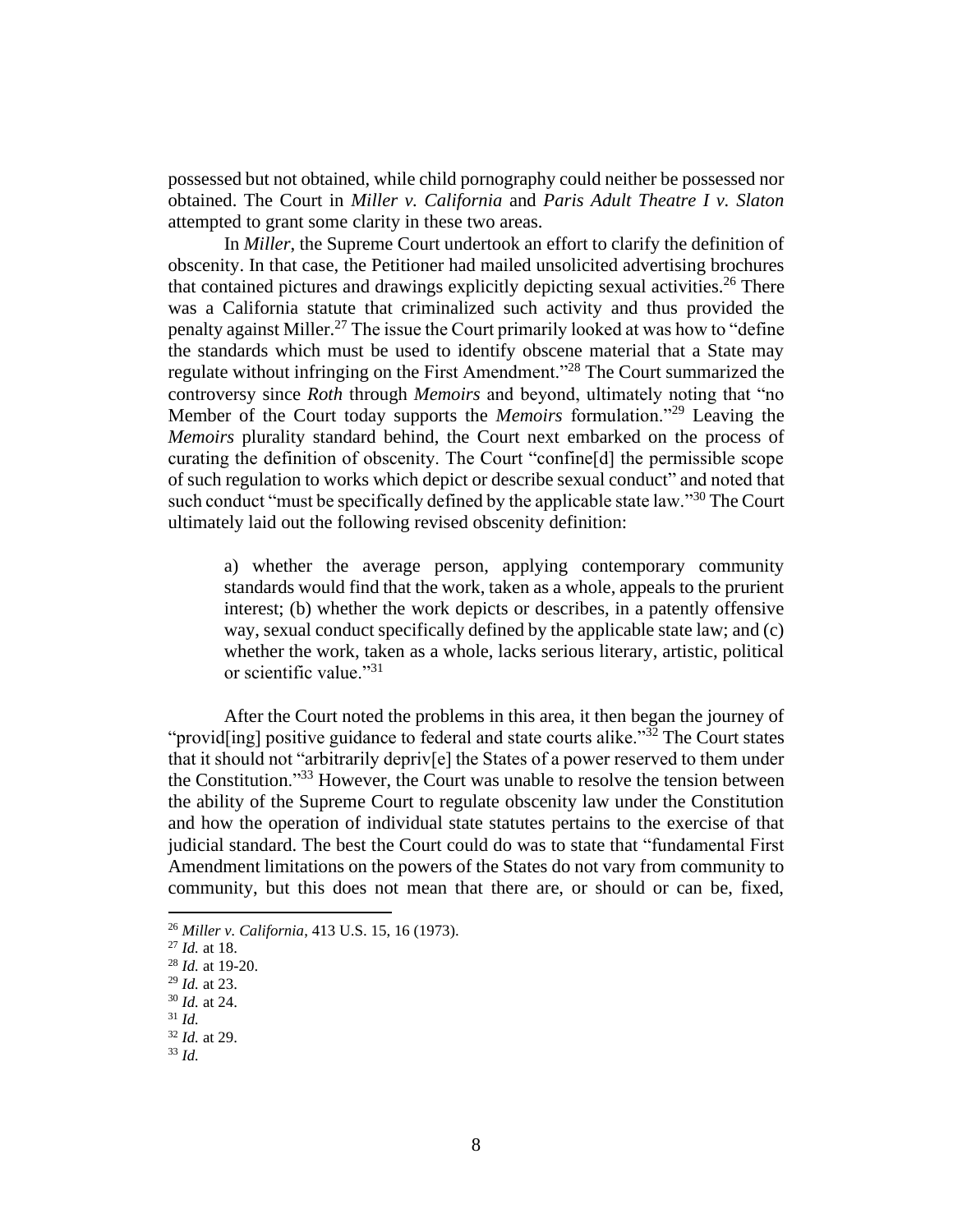uniform national standards of precisely what appeals to the 'prurient interest' or is 'patently offensive.'"<sup>34</sup> The Court blamed its inability to do this on the fact that the "Nation is simply too big and too diverse for this Court to reasonably expect that such standards could be articulated for all 50 States in a single formulation, even assuming the prerequisite consensus exists."<sup>35</sup> Supposedly, under the Court's view, juries would be able to be the correct individuals to make this determination but any attempt for jurors to look at any kind of "national 'community standard' would be an exercise in futility."<sup>36</sup> By requiring a national standard, the Court said, diversity of opinions throughout America would be "strangled by the absolutism of imposed uniformity."<sup>37</sup>

In addressing the second problem of obscenity, the Court (on the same day it decided *Miller*) in *Paris Adult Theatre I v. Slaton* reviewed a case that involved two "adult" theaters in Atlanta, Georgia that depicted sexual conduct which, under Georgia state law, designated the films as "hard core pornography."<sup>38</sup> The Respondents claimed that they had protected this conduct from unwanted eyes by putting signs on the theater doors that said "Adult Theatre—You must be 21 and able to prove it. If viewing the nude body offends you, Please Do Not Enter."<sup>39</sup> The Court held that the ruling should be vacated and remanded subject to *Miller*. 40

The Court made "clear from the outset" that it did "not undertake to tell the States what they *must* do, but rather to define the area in which they *may* chart their own course in dealing with obscene material."<sup>41</sup> Acknowledging the State's interest in regulating obscene material, the Court listed "quality of life… the total community environment, the tone of commerce in the great city centers, and, possibly, the public safety itself" as some of the state interests that might be implicated in regulating obscenity.<sup>42</sup> In quoting a law review article, the Court adopted the position of Professor Bickel, who argued that a person may do things in private but that

"[i]f he demands a right to obtain the books and pictures he wants in the market, and to foregather in public places—discreet, if you will, but accessible to all—with others who share his tastes, *then to grant him his* 

<sup>34</sup> *Id.* at 30.

<sup>35</sup> *Id.* 

<sup>36</sup> *Id.* 

<sup>37</sup> *Id.* at 33.

<sup>38</sup> *Paris Adult Theatre I*, 413 U.S. 49, 50 (1973).

<sup>39</sup> *Id.* at 52.

<sup>40</sup> *Id.* at 54-55.

<sup>41</sup> *Id.* at 53-54 (emphasis added).

<sup>42</sup> *Id.* at 58.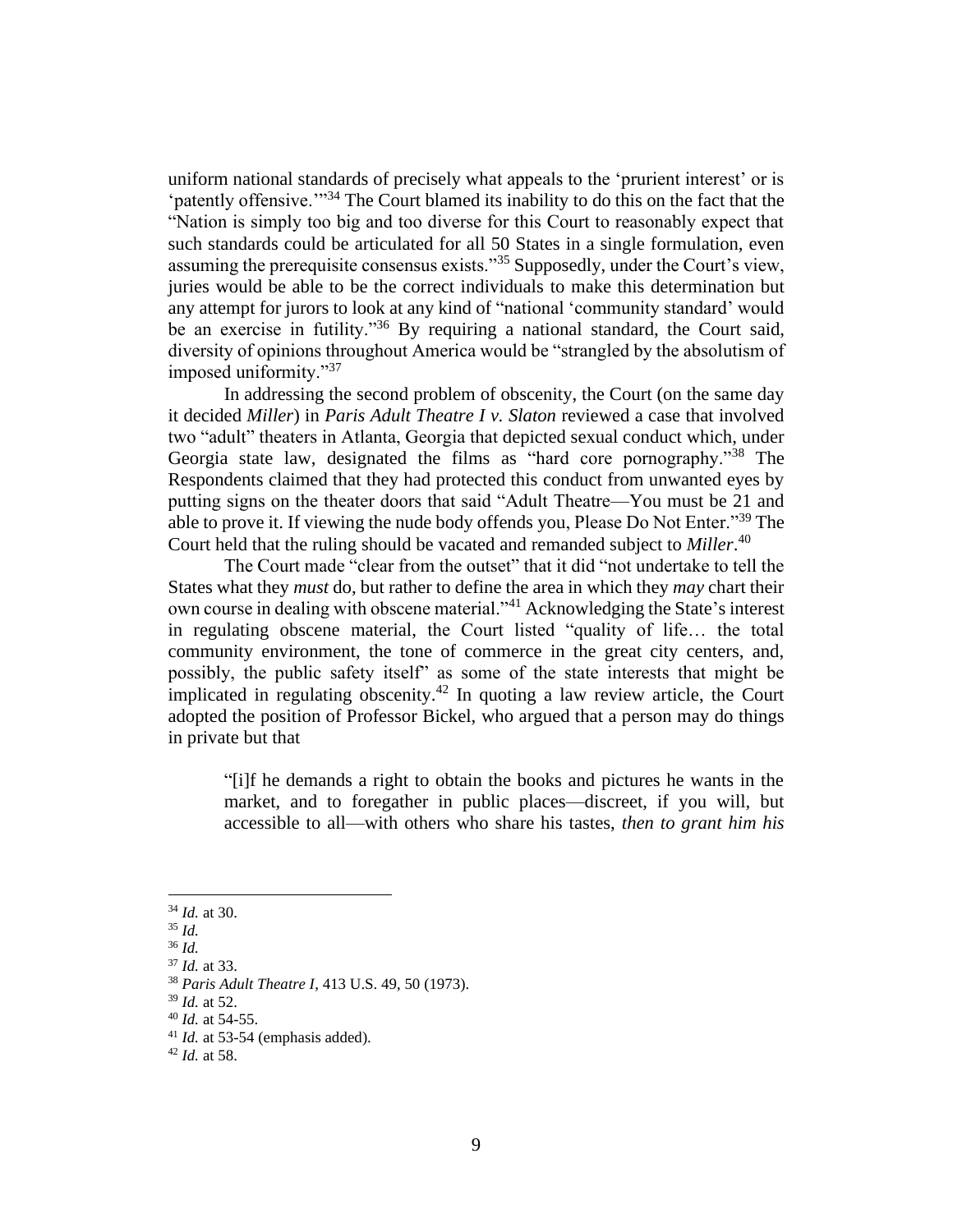*right is to affect the world about the rest of us, and to impinge on other privacies*."<sup>43</sup>

The Court went on to argue that neither the right to privacy nor the existence of consent was enough to salvage the existence of the theater.<sup>44</sup> This holding from *Paris Adult Theatre I* shows that the Court continues to allow a person to indulge in certain conduct within the privacy of the home, but that said individuals have no right to obtain that content, however discreetly. The judicial act of turning a "blind eye" to the personal possession of pornography while actively renouncing its public consumption continues to be the controlling legal standard.

Moving forward from the dual decisions of *Miller* and *Paris Adult Theatre I*, the Court decided several other cases that continued to develop and articulate the area of obscenity, clarifying the role that community standards and juries played in the application of the obscenity rules. In *Hamling v. United States*, the Court affirmed that local community standards were dispositive in applying *Miller* as it pertained to the application of 18 U.S.C.S. 1461, a federal statute that makes it a crime to send obscene material through the U.S. mail. <sup>45</sup> However, in *Jenkins v. Georgia*, the Court noted that juries do not make their determinations pertaining to community standards solely apart from the judge, instead holding that the jury verdicts on obscenity were subject to judicial review to determine whether a jury's view of local standards is constitutionally aberrant.<sup>46</sup> The *Jenkins* Court also noted that state juries may be instructed to follow "community standards" without specifying what community.<sup>47</sup> Similarly, the Court in *Smith v. United States* stated that although local community standards govern on prurient appeal and patent but that a state statute cannot go below what is considered "patently offensive" in a federal prosecution. <sup>48</sup> Furthermore, in *Pope v. Illinois*, the Court relented its approach to community standards as to the third prong of *Miller* and held that it is to be governed by "whether a reasonable person would find such value in the material taken as a whole."<sup>49</sup>

After these developments in the law, now the community standards prong of *Miller* only applies to the prurient interest and sexual depiction prongs of *Miller*, but not to the whether the work as a whole has artistic, literary, political, or scientific value. This complicated but necessary backdrop is essential for

<sup>43</sup> *Id.* at 59.

<sup>44</sup> *See Id.* at 63-69.

<sup>45</sup> *Hamling v. United States*, 418 U.S. 87, 106 (1974).

<sup>46</sup> *Jenkins v. Georgia*, 418 U.S. 153, 160 (1974).

<sup>47</sup> *Id.* at 157.

<sup>48</sup> *Smith v. United States*, 431 U.S. 291, 303 (1977).

<sup>49</sup> *Pope v. Illinois*, 481 U.S. 497, 500-01 (1987).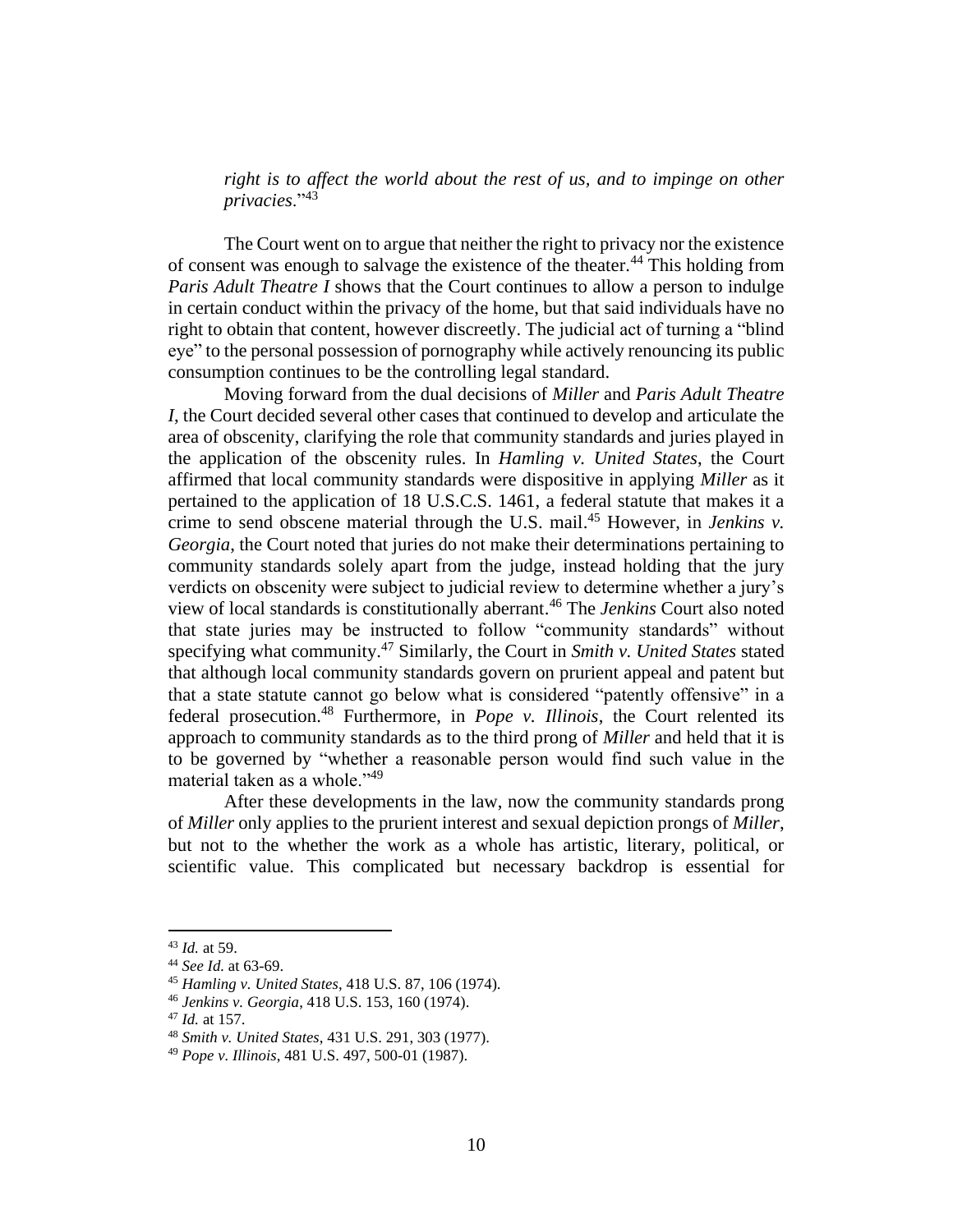understanding the more narrowed application of the Supreme Court's holdings as to obscenity in the context of child pornography.

## C. Child Pornography, *Ashcroft*, and Community Standards

Building on this foundational jurisprudence of obscenity, the Court in *New York v. Ferber* looked at whether a New York statute prohibiting the distribution of material that promoted sexual performances by children under the age of sixteen was constitutional.<sup>50</sup> In defining what conduct was to be prohibited, the Court first looked at whether the "conduct to be prohibited [was] adequately defined by the applicable state law, as written or authoritatively construed," requiring that the "the state offense be limited to works that visually depict sexual conduct by children below a specified age.<sup>"51</sup> The Court then went on to clarify the legal status of child pornography based on its precedent in *Miller*, holding that a "trier of fact need not find that the material appeals to the prurient interest of the average person; it is not required that sexual conduct portrayed be done so in a patently offensive manner; and the material at issue need not be considered as a whole."<sup>52</sup> This means that the State statute in question, must sufficiently describe a category of material that is not entitled to First Amendment protection, but does not *have* to be considered obscenity to do so.<sup>53</sup> Content that is considered obscene under *Miller* would *per se* meet this standard of having no First Amendment protection. However, *Ferber*  allowed for child pornography, regardless of whether it was obscene, to be regulated under the applicable state law only if it described content that was so lacking in value as to not be entitled to Constitutional protection, meaning that child pornography that is not Constitutionally obscene could still be protected by the First Amendment, if such content existed.

Crucially, the Court noted in its rationale that this type of content does not exist within a veritable Constitutional vacuum, but that the "[d]istribution of photographs and films depicting sexual activity by juveniles is intrinsically related to the sexual abuse of children."<sup>54</sup> This means that there is judicial determination that the harm pertaining to this type of action does not occur in the abstract, but is instead an actual, tangible negative consequence of allowing child pornography to be proliferated. Furthermore, the Court noted that "it may be appropriately generalized that within the confines of the given classification, the evil to be restricted so overwhelmingly outweighs the expressive interests, if any, at stake,

<sup>50</sup> *New York v. Ferber*, 458 U.S. 747, 749 (1982).

<sup>51</sup> *Id.* at 764.

<sup>52</sup> *Id.* 

<sup>53</sup> *Id.* at 766.

<sup>54</sup> *Id.* at 759.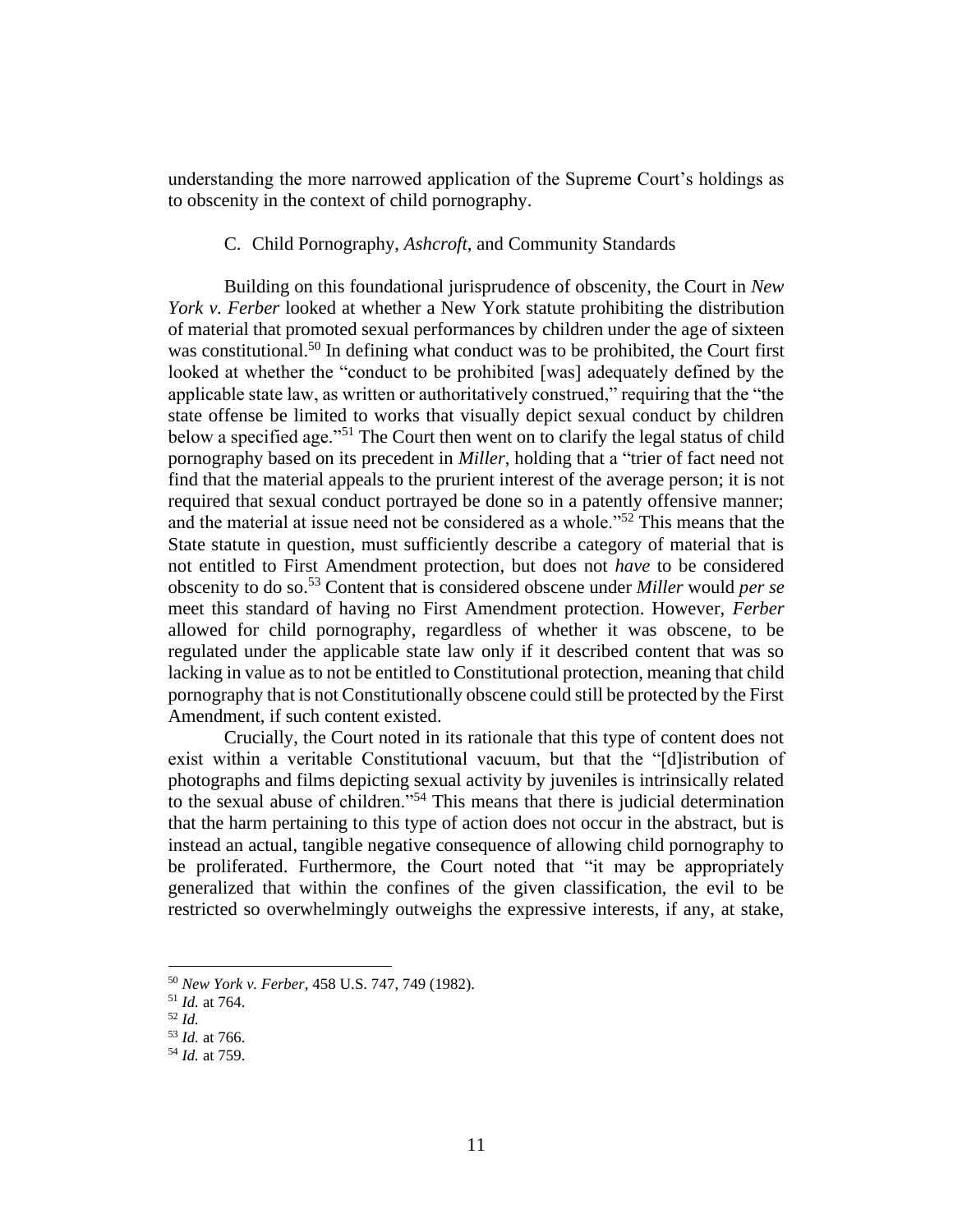that no process of case-by-case adjudication is required."<sup>55</sup> This essentially created a *per se* rule that the vast majority of child pornography was always to be considered obscene, as the balance of harm against the expressive interest would always fall on the side of preventing the harm. However, that ruling would be altered by the unique facts of the Supreme Court's decision in *Ashcroft v. The Free Speech Coalition* in 2002.<sup>56</sup>

In *Ashcroft*, the Court examined the Child Pornography Prevention Act (CPPA), which expanded the definition of child pornography to include "any visual depiction, including any photograph, film, video, picture, or computer or computergenerated image or picture" that "is, or appears to be, of a minor engaging in sexually explicit conduct."<sup>57</sup> The Supreme Court struck down the CPPA as it pertained to virtual child pornography, holding that is not 'intrinsically related' to the sexual abuse of children, as were the materials in *Ferber*."<sup>58</sup> The Court essentially found a form of child pornography that was not obscene, noting its holding in *Ferber* where it stated that "some works in this category might have significant value but rel[y] on virtual images" which are "an alternative and permissible means of expression."<sup>59</sup> The Court also affirmed that even is virtual child pornography had the effect of encouraging pedophiles to engage in illegal conduct, as the government contended, it could not ban it unless there was "a significantly stronger, more direct connection" between the consumption of the material and the conduct itself.<sup>60</sup>

Decided less than a month after *Ashcroft v. The Free Speech Coalition*, the Supreme Court examined the problems associated with applying the local community standards prong of *Miller* in *Ashcroft v. ACLU*. <sup>61</sup> In that case, the Court examined the Child Online Protection Act's (COPA) use of the local community standards prong to determine whether it was unconstitutional.<sup>62</sup> The law restricted the prohibited material to that which was harmful to minors, establishing this using the *Miller* test.<sup>63</sup> Although it did little to procedurally affect the case, the Court did comment on the claims regarding the federal prosecutions of obscenity involving the application of the local community standard. The majority opinion, written by Justice Thomas, ultimately upheld the use of the local community standards prong despite the introduction of the Internet allowing for a widespread dissemination of

<sup>55</sup> *Id.* at 763-64.

<sup>56</sup> *Ashcroft v. The Free Speech Coalition*, 535 U.S. 234 (2002)

<sup>57</sup> *Id.* at 241.

<sup>58</sup> *Id.* at 249.

<sup>59</sup> *Id.* at 251.

<sup>&</sup>lt;sup>60</sup> *Id.* at 253-54 (the statute at issue in this was later replaced by the "Prosecutorial Remedies and Other Tools to end the Exploitation of Children Today Act" (PROTECT Act)).

<sup>61</sup> *Ashcroft v. ACLU*, 535 U.S. 564 (2002).

<sup>62</sup> *Id.* at 566.

<sup>63</sup> *Id.* at 569-570.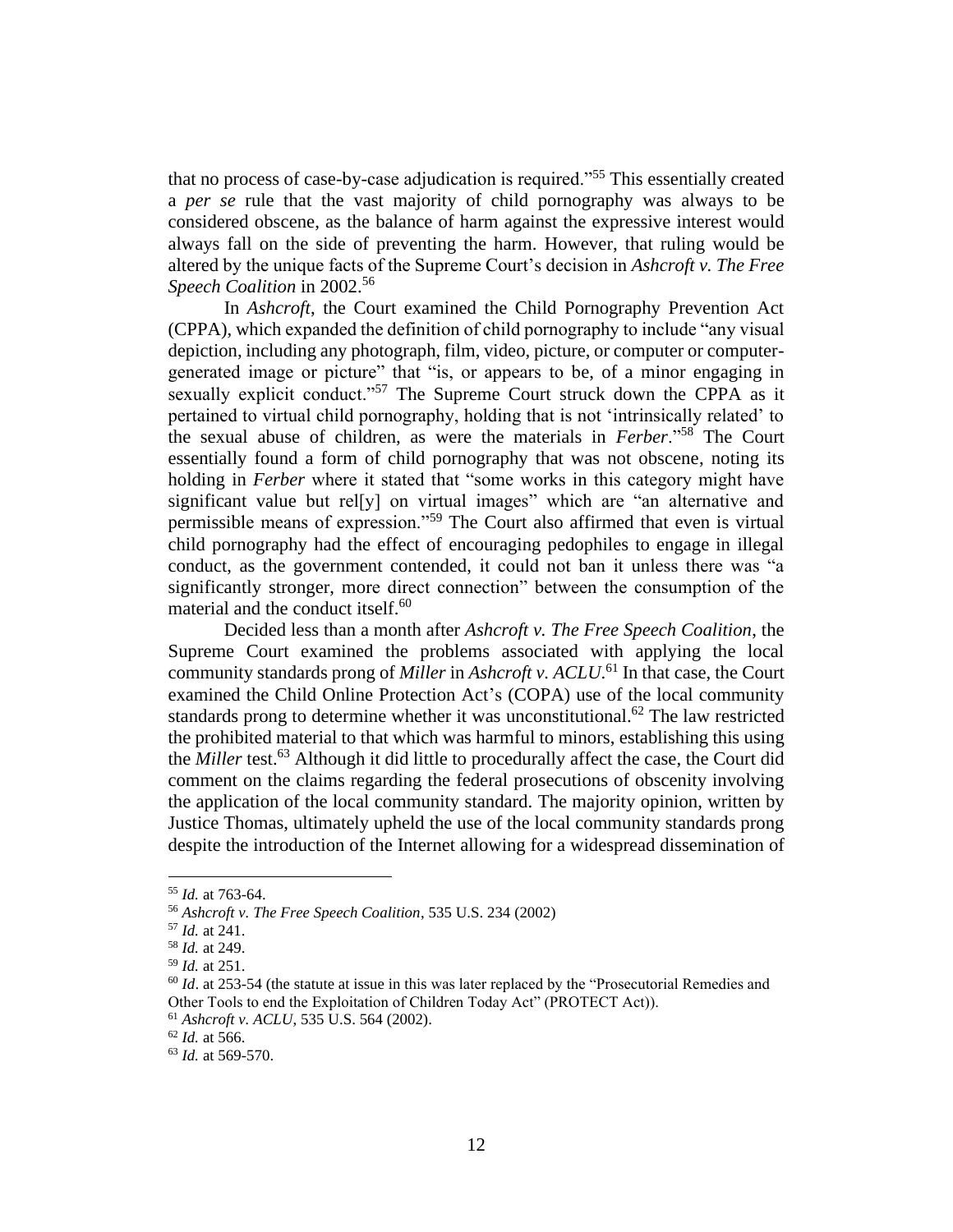materials over the entire country, stating that a "publisher's burden does not change simply because it decides to distribute its material to every community in the Nation" and that in every community where the content is sent "it is the publisher's responsibility to abide by that community's standards."<sup>64</sup>

Not all the Justices shared this view that the local community standards prong of *Miller* should remain so unaffected by the advent of new technology. In her separate opinion, Justice O'Connor noted that "this case still leaves open the possibility that use of local community standards will cause problems for regulation of obscenity on the Internet."<sup>65</sup> Justice Breyer specifically argued that "community" should refer to "the Nation's adult community taken as a whole, not to geographically separate local areas."<sup>66</sup> He references legislative history that clearly indicates the intention of Congress to make a national standard for COPA's application.<sup>67</sup> Justice Kennedy, with whom Justices Souter and Ginsburg joined, summarized the arguments supporting or attacking the use of a local community standard, but stated that the Court "should not make that determination with so many questions unanswered" and that the Court of Appeals should undertake a comprehensive analysis on remand.<sup>68</sup>

After the Supreme Court allowed the litigation to continue in *Ashcroft I*, the case came forward to the Justices again, this time in the form of a preliminary injunction asking for the COPA to be enforced while awaiting trial. The Court upheld the injunction on other grounds, primarily due to other infirmities in the statute and not addressing the local community standards prong.<sup>69</sup> Although the Court has examined other statutes that pertain to this area, *Ashcroft II* marks the last time the Court examined the local community standards prong of the *Miller*  test.

#### **III. DISCUSSION**

A. Existing Law

#### 1. Key Problems

Applying the local community standard to the remaining two prongs of *Miller* falls short for a plethora of reasons. Firstly, the application of this standard could so severely cripple the definition of obscenity as to altogether eliminate the

<sup>64</sup> *Id*. at 583.

<sup>65</sup> *Id.* at 587 (O'Connor, J., concurring in part and dissenting in part).

<sup>66</sup> *Id.* at 589 (Breyer, J., concurring).

 $67$  *Id.* 

<sup>68</sup> *Id.* at 602 (Kennedy, J., concurring).

<sup>69</sup> *Ashcroft v. ACLU II*, 542 U.S. 656 (2004).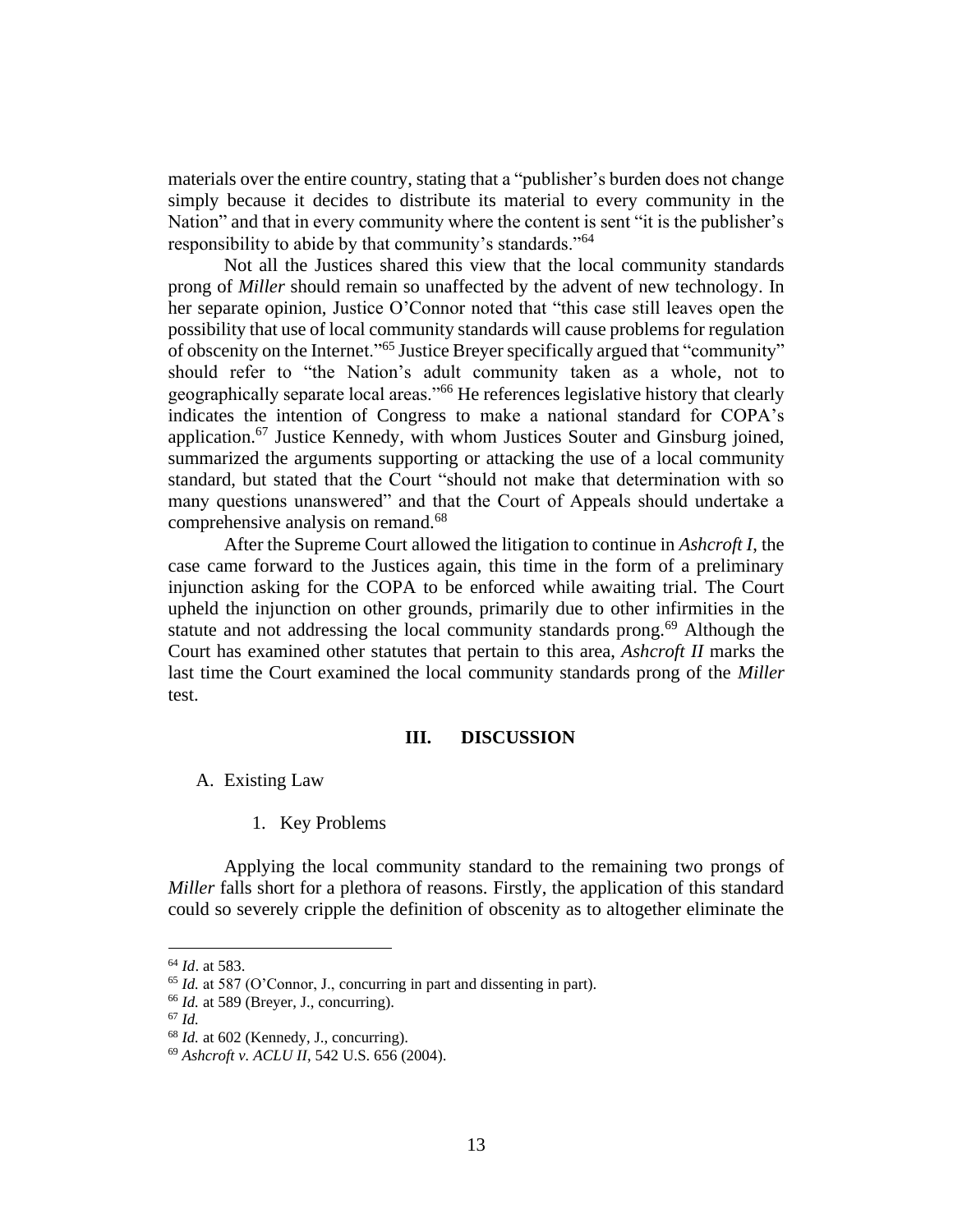existence of obscenity in certain communities with a lower collective morality. For example, in the ancient Greek and Roman world, it was common for men to have sex with prepubescent boys for the stated purposes of building camaraderie between troops and initiating boys into the military structure of the day.<sup>70</sup> This extreme example articulates the power that collective thought and isolated community can have on the cultural establishment of morality. In our modern world, similar locations exist where the local community standard would be applied in such an intrinsically incorrect way as to not condemn that which would otherwise be considered obscene. In Pahokee, Florida for example, there is an entire community of registered child sex offenders that all live together to avoid being penalized by the association restrictions of the law.<sup>71</sup> Attempting to enforce a local community standard of obscenity against a film like *Cuties* in Pahokee would be extremely unlikely to be successful because the values of the community would likely not condemn a film depicting children engaging in sexual acts of any kind. Furthermore, its possible that other communities could widely condone the expression of traditionally deplorable sexual orientations, as was urged by Mirjam Heine in her widely disseminated TedTalk.<sup>72</sup> In a controversial video, the German medical student argued for accepting pedophilia as a recognized sexual orientation.<sup>73</sup> Though largely criticized by her peers, the video was still widely posted and viewed thousands of times on social media and is illustrative of the potential normalization of sexually deviant behaviors that could undermine the application of a local community test for obscenity.

Secondly, the local community standard even within an average community can vary for each jury selected. Unlike other areas of criminal law, where the elements of the crime are either met or not, obscenity invites the jury to take a snapshot of their community's current moral compass and to apply that to the circumstances before them. But that could change drastically within even a few years, particularly if the age, population, demographics, or other metrics of the area alter over time. To combat this, a jurisdiction could try to establish their own fixed standard for what would qualify as obscene in their jurisdiction. But this attempt to propose a specific standard is still generally not sufficient to pass Constitutional muster.<sup>74</sup> Thus, the local community standard lends itself to inconsistent

<sup>70</sup> Enid Bloch, *Sex between Men and Boys in Classical Greece: Was It Education for Citizenship or Child Abuse?* (The Journal of Men's Studies, 2020), 183-204.

<sup>71</sup> Jay Kirk, *Welcome to Pariahville.* (GQ, 2015).

<sup>72</sup> Bailey Vogt, *TEDx speaker argues that pedophilia should be accepted as "an unchangeable sexual orientation."* (MetroWeekly, 2018).

<sup>73</sup> *Id.* 

<sup>74</sup> *See American Booksellers Association v. Hudnut,* 771 F.2d 323, (7th Cir. 1985), aff'd mem., 475 U.S. 2001 (1986) (Indianapolis ordinance was struck down as unconstitutional for establishing a set definition of obscenity).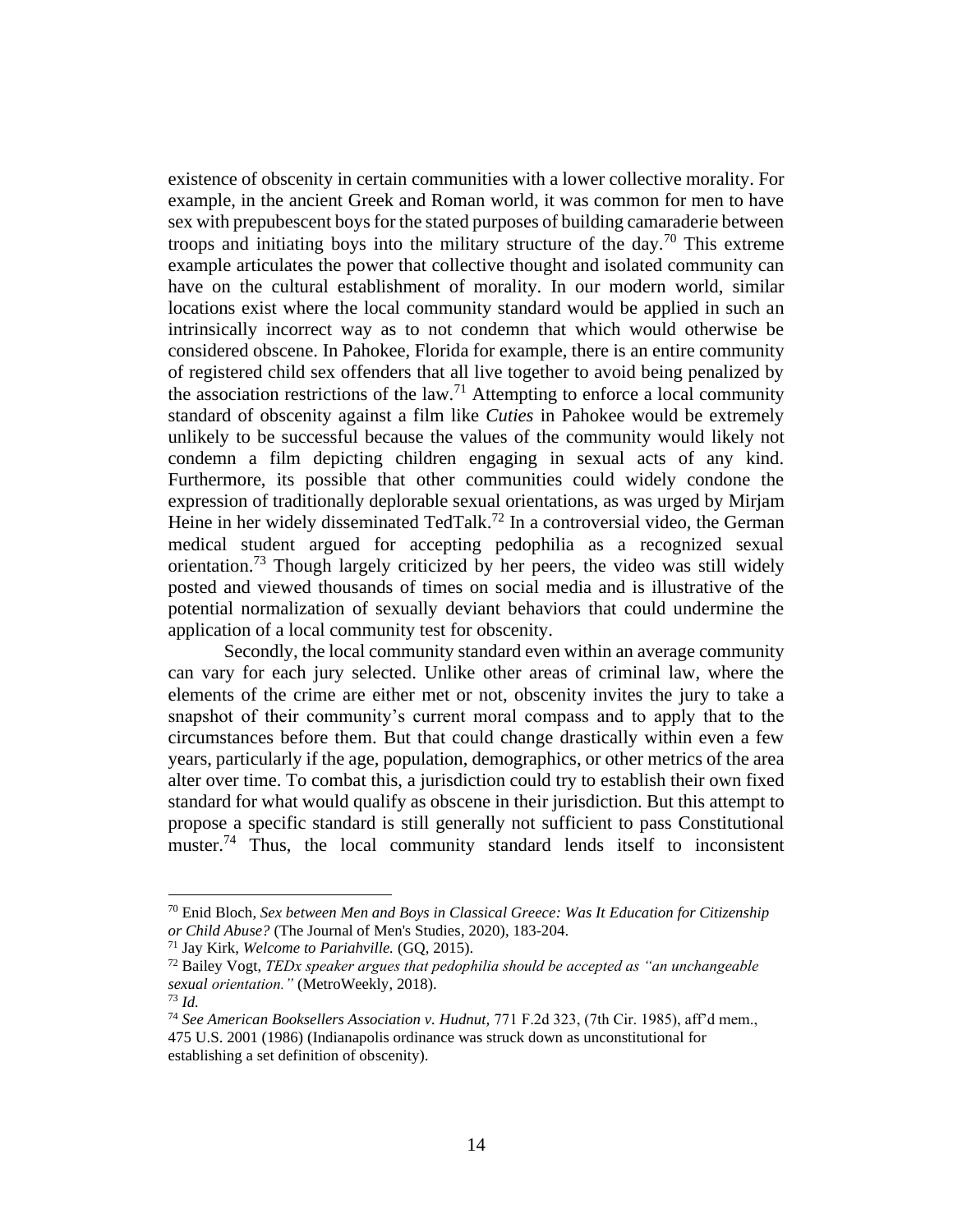application, continuing to suffer because of its unnecessary flexibility, unaccountability, and amorphous use in each jurisdiction.

Finally, federal prosecutions are unnecessarily hamstrung by the inclusion of a community standards prong to *Miller*. Congress has given the Department of Justice authority to restrict the dissemination of obscene materials under a wide variety of statutes. Federal law provides punishment for those persons who sell or have the intent to sell "an obscene visual depiction" but only in jurisdictions limited to land in control of the government.<sup>75</sup> Other laws punish, *inter alia*, sending obscene materials through the mail, disseminating obscene media through interstate commerce, broadcasting obscene materials, or engaging in the business of transmitting obscene materials.<sup>76</sup> 18 U.S.C.S. 1466A provides essentially the same provisions as the previous seven statutes, while including information about affirmative defenses and other relevant information.<sup>77</sup> Congress also permitted federal authorities to initiate forfeiture proceedings of said obscene items, and specifically authorized punishment for the transmission of obscenity over cable or subscription television service.<sup>78</sup> These laws give the Department of Justice the statutory authority to prosecute crimes including obscenity, particularly those over a streaming service such as Netflix. The federal government has also authorized the enforcement of laws that are designed to limit the exploitation and exposure of children to sexually explicit content. These laws are broad and place a strong responsibility upon parents to provide for their children's wellbeing and protection as well as a responsibility broadly upon society to avoid exploiting children through the promulgation or creation of child pornography or other explicit material.<sup>79</sup>

While all these statutes grant broad authority to prosecute and punish crimes of obscenity, child pornography, or other similar acts of indecency within the United States and areas under its jurisdiction, each one faces a similar problem. How would a federal judge or jury be able to accurately apply a local community standard if the crime occurred within the broad jurisdiction of the federal government? Or in a remote territory or region under government control that does not have sufficient members to even form a community? For example, if a crime occurred in a conservative rural part of a federal district but was heard in liberal federal court in a metropolitan area, what "local community" would be able to apply their collective morality? These questions and more are troubling and unnecessarily restrict the efficient application of federal obscenity law throughout the United States.

<sup>75</sup> 18 U.S.C.S. § 1460

<sup>76</sup> 18 U.S.C.S. §§ 1461-66.

<sup>77</sup> 18 U.S.C.S. § 1466A

<sup>78</sup> 18 U.S.C.S. §§ 1467-68.

<sup>79</sup> 18 U.S.C.S. §§ 2251-52, 2256.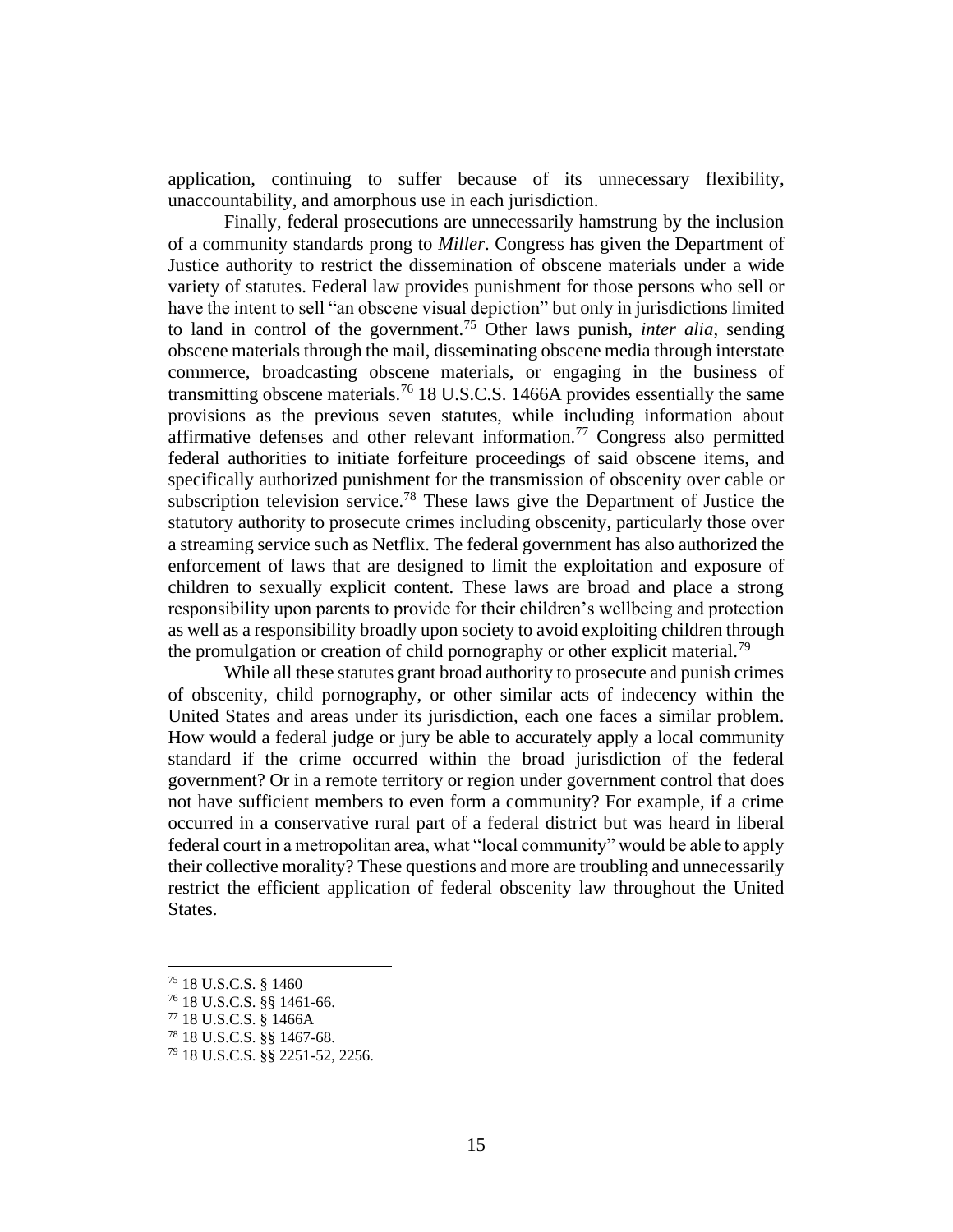# 2. Legal History

As articulated in *Roth*, the foundational principles of the Constitution were that the freedom of speech existed to "assure unfettered interchange of ideas for the bringing about of political and social changes desired by the people" and that "all ideas having even the slightest redeeming social importance" are to have the full guarantees under the First Amendment.<sup>80</sup> The *Roth* Court wrote that the "door" barring federal and state intrusion into [free speech] cannot be left ajar; it must be kept tightly closed and opened only the slightest crack necessary to prevent encroachment upon more important interests."<sup>81</sup> Although the Court's attempts to protect free speech are at the core of its expression, the Court seems to have moved away from an expression of the First Amendment that is in line with its original purpose and instead is adopting an approach that is seeking to not limit speech if at all possible, despite clear Congressional intent to do so, as illustrated in many of the cases discussed above.

To the author's knowledge, there is no Supreme Court precedent under this Court's obscenity jurisprudence (save for *Ashcroft*) where the conduct being decried by statute was too invasive and overbroad so as to infringe upon Constitutionally protected speech. Perhaps this is an indication that the "door" for the government to infringe upon speech in this area may need to be opened enough for the government to insert its foot. Otherwise, the pernicious vagrancies of the world may be promulgated with the help of a Constitutional right that was never meant to protect such freedom in the first place.

## 3. Biblical Principles

The Bible has a great deal to say about the joys of children in their upbringing, development, and the treasure that they are to their parents. King Solomon notes the innocence and impressionable nature of a child, stating that parents are to "Train up a child in the way he should go; even when he is old he will not depart from it."<sup>82</sup> The Psalmist notes the joy and preciousness of children, stating that they "are a gift from the Lord; they are a reward from him" and that "like arrows in the hand of a warrior, so are children born in one's youth. Blessed is the man whose quiver is full of them."<sup>83</sup> Parents are to glory in their children's success and growth, with the Scriptures recording that "I have no greater joy than to hear that my children are walking in the truth."<sup>84</sup>

<sup>80</sup> *Roth*, 354 U.S. at 484.

<sup>81</sup> *Id.* at 488.

<sup>82</sup> Proverbs 22:6.

<sup>83</sup> Psalm 127:3-5.

<sup>84</sup> 3 John 1:4.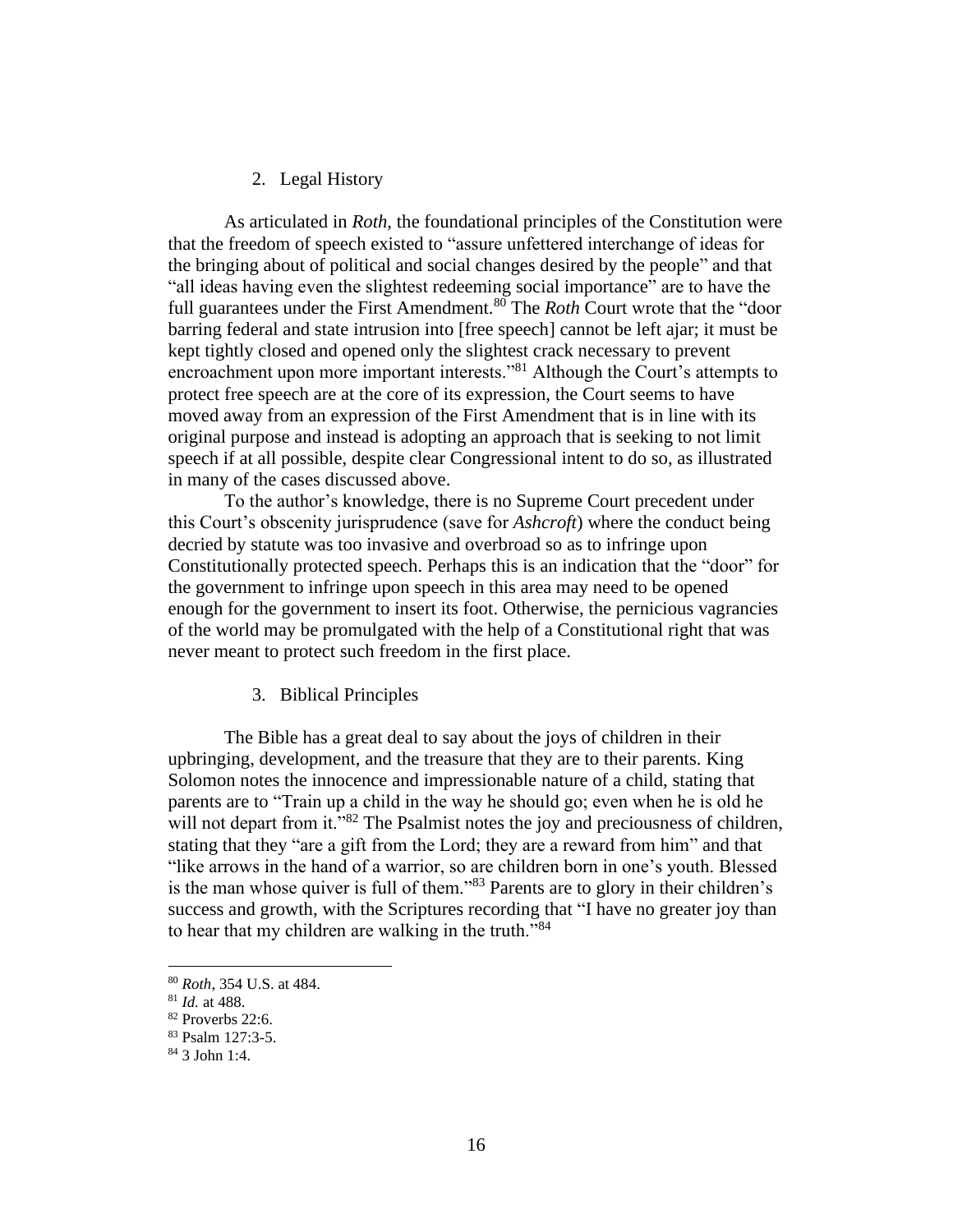Corresponding, much like the foundational legal principle "where the law provides a right, it must provide a remedy," the Bible gives a strong warning against those that would inhibit the growth and development of a child, prescribing precise instructions for what actions must *not* be taken against children. The Gospel notes that children's access to salvation and the message of hope through Jesus must not be inhibited. As Jesus said, "Let the little children come to me, and do not hinder them, for the kingdom of heaven belongs to such as these."<sup>85</sup> Parents who are entrusted with the responsibility of raising their children must do so in a manner that is consistent with how the Lord loves his children. Paul writes to the Ephesians that fathers should not provoke their children to anger but are to "bring them up with the discipline and instruction that comes from the Lord."<sup>86</sup> Similarly, he writes to the Colossians that fathers must not embitter their children, or the children "will become discouraged."<sup>87</sup> The Lord has strong words for those who would lead children into sin, noting in Matthew's gospel that "Whoever receives one such child in my name receives me, but whoever causes one of these little ones who believe in me to sin, it would be better for him to have a great millstone fastened around his neck and to be drowned in the depth of the sea."<sup>88</sup>

In the Old Testament, the Bible notes the deplorability of the twin cities of Sodom and Gomorrah, specifically pointing out their fornication and sinfulness. In the story of Lot, after angels visit him, the crowd comes to Lot's home and wants to have sexual relations with the men, to which Lot replies "Look, I have two daughters who have never slept with a man. Let me bring them out to you, and you can do what you like with them."<sup>89</sup> Lot attempted to give up his own children's virginity for a temporary comfort from an aggressive, perverted crowd that was threatening his immediate safety. Consequently, Lot was only saved because of his connection to Abraham, and the cities of Sodom and Gomorrah were destroyed because there was less than ten righteous people there.<sup>90</sup>

The promulgation and proliferation of child pornography must not be allowed to exist in a Nation that wants to glorify the Lord by protecting the innocence of its children. Protecting the lives of children must be of paramount importance to the church and the government, as both have a monumental interest in preserving the next generation of leaders and citizens for the good of society. Similarly, content that provides an opportunity to satisfy the desires of pedophiles

<sup>85</sup> Matthew 19:14.

<sup>86</sup> Ephesians 6:4.

<sup>&</sup>lt;sup>87</sup> Colossians 3:21.

<sup>88</sup> Matthew 18:5-6.

<sup>89</sup> Genesis 19:8a.

<sup>90</sup> *See* Genesis 18:32.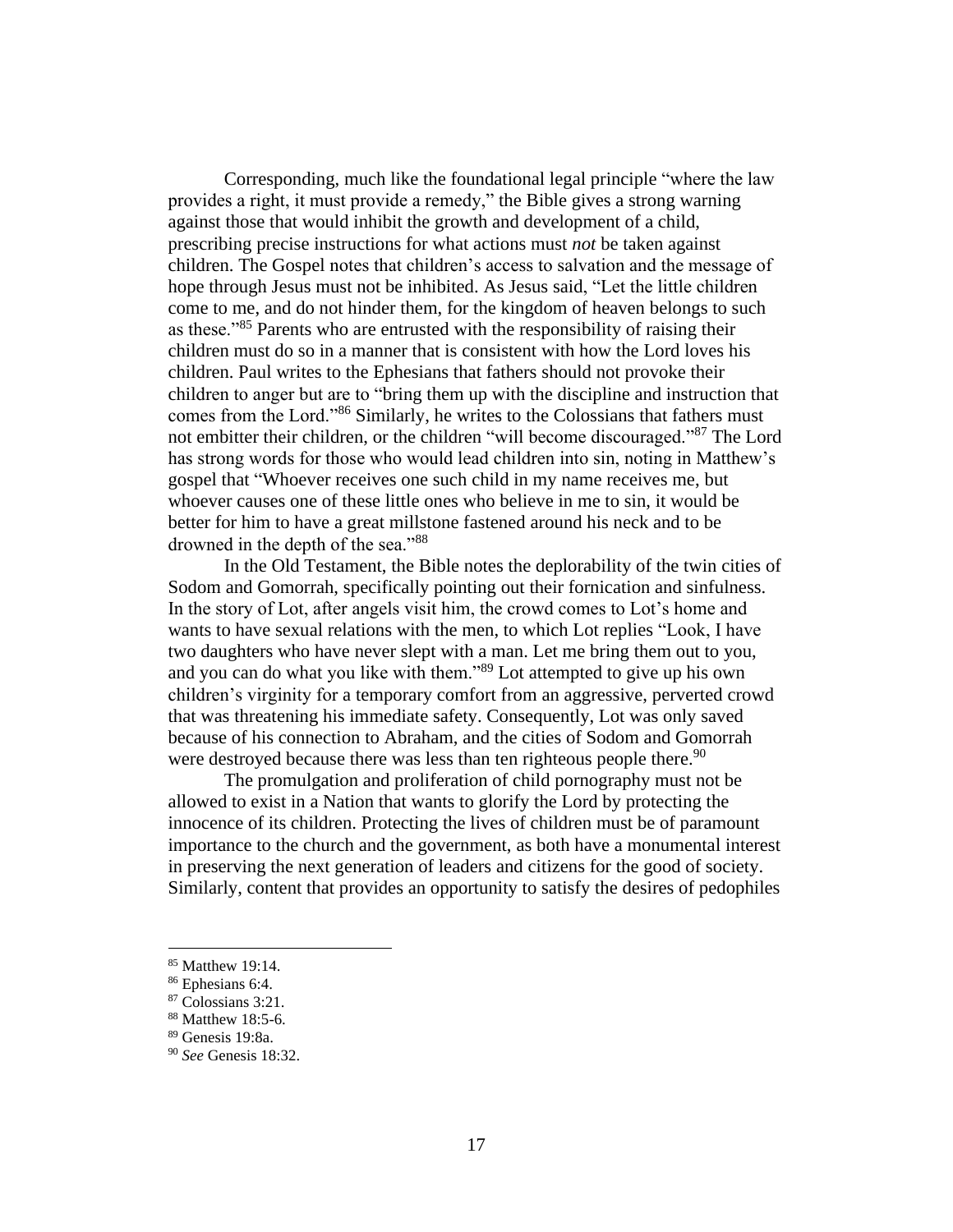and other individuals with a deviant interest must not be allowed to be safe harbored under the protections of America's great freedoms.

The Bible gives examples of governments that engaged in efforts to remove evil from the land, including King Asa of Judah. In 2 Chronicles, the prophet Azariah comes to King Asa and tells him that "The Lord is with you while you are with him. If you seek him, he will be found by you, but if you forsake him, he will forsake you."<sup>91</sup> These words motivated Asa to dedicate himself and all the people of Judah back to the Lord and to remove sin from their land. The passage goes on to note that a great multitude of people "entered into a covenant to seek the LORD, the God of their fathers, with all their heart and with all their soul but that whoever would not seek the Lord, the God of Israel, should be put to death, whether young or old, man or woman."<sup>92</sup> The enforcement of crimes was so thorough that even Asa's own mother was removed from the palace for having an Asherah pole.<sup>93</sup> By giving a Biblical example of the governmental enforcement of moral crimes, God provides a clear allowance and prescription of this behavior for America to follow similarly today.

The Biblical admonitions emphasizing the importance and value of children must not be overlooked when addressing this pivotal area of Constitutional law. Additionally, the stories in the Bible that give examples of children being mistreated or abused present a clear warning for society to intervene when possible to protect the safety and wellbeing of children. The freedoms of speech, the press, and expression exist for individuals to engage in the marketplace of ideas that will shape and change our Nation as we continue in this great experiment of democracy, not to shield the deplorable interests of a depraved minority that seek to abuse and exploit the most delicate members of American society. Based on this solid Biblical foundation and the existing Supreme Court precedent, there is clear authorization for the civil authorities to act in this area and a need to address the shortcomings of *Miller* and other Supreme Court cases.

B. Proposal for Change 1. Solutions

In addressing the failings of the local community standards prong of Miller, the solution to these problems is that of Justice Breyer in *Ashcroft I*: The Court should eliminate the community standards prong of *Miller* and replace it with an objective test that using a reasonable person standard.

<sup>91</sup> 2 Chronicles 15:1.

<sup>92</sup> 2 Chronicles 15:12-13.

 $93$  2 Chronicles 15:16.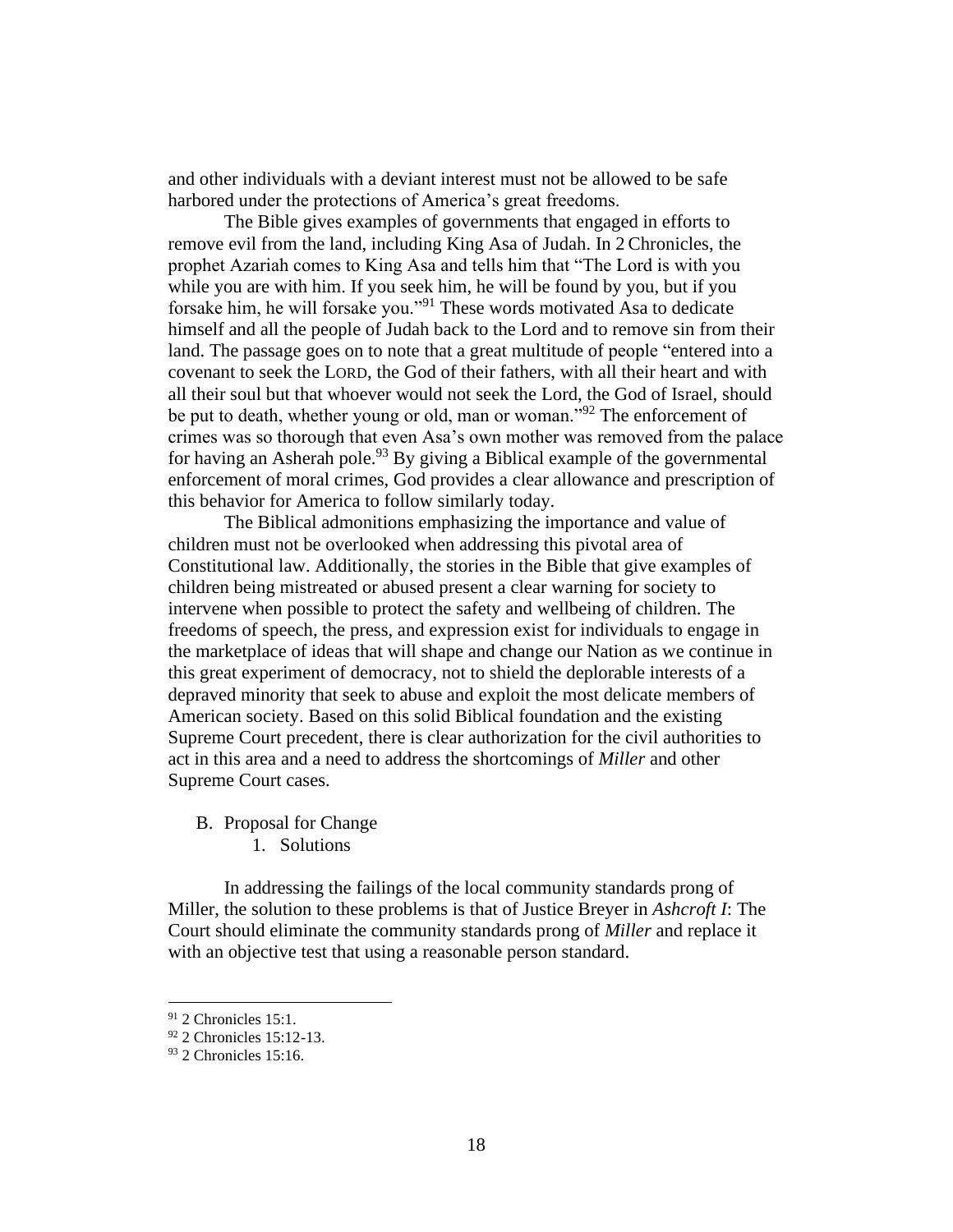Firstly, the Supreme Court looks to objective reasoning for nearly every other area of the law, as is discussed in more detail below. Secondly, the advent of modern technology has obliterated the necessity of the community standards prong of *Miller*, as the concurring opinions noted in *Ashcroft I* above. Finally, this remedy has already been applied to one prong of *Miller* through *Pope*. By limiting the application of community standards to the first two prongs of *Miller* and including an objective reasonableness standard into the third prong, the Court has already taken steps to remove the subjective language of the local community standards test from *Miller*. There is no indication that public policy would not permit the Court to similarly adjust the *Miller* test to have all three prongs be an objective test, as the rationale of *Ashcroft I* centered on other issues with the procedural posture of the case and did not find the local community standards prong to be dispositive of the case, either for rejecting or approving its use. This adjustment would be within the purview of the Court to do so and would be consistent with the existing judicial trend regarding obscenity jurisprudence.

Additionally, to assist the uniform and expedient administration of child pornography prosecutions by states and the federal government, the Court should make all child pornography *per se* obscene under the Constitution so as to not rely on state definitions to animate the application of obscenity prohibitions. Although most state laws prohibiting the transfer or possession of child pornography are sufficiently clear as to qualify as obscenity, a state could change the definition of child pornography to give a particular media enough artistic protections as to shield it from a constitutional challenge. In a situation involving a film like *Cuties*, where the content has been lauded by many in the film industry as having strong artistic value, it is possible that the film would not qualify as obscenity under the local community standard, even if it was found to qualify as child pornography. This issue is similar to the problem with using local community standards for obscenity, meaning that all fifty states could have varying degrees of what constitutions child pornography, but if it is not obscene as defined by state law, then there is either a diminished ability or no authority at all to prosecute it.

Because the cross-section of media that could considered pornographic but not obscene is a relatively small one, the enormity of this issue and the urgency commensurate with addressing it should indubitably be secondary to that of the community standards prong. Nevertheless, it behooves the Court to be aware of the collateral effects that one area of its jurisprudence has on the other. Because of the inextricable connection between obscenity and child pornography, these areas should be addressed concurrently by the Court, with preference given to establishing an objective test over the classification of child pornography as *per se*  obscene should there not be occasion to address both issues.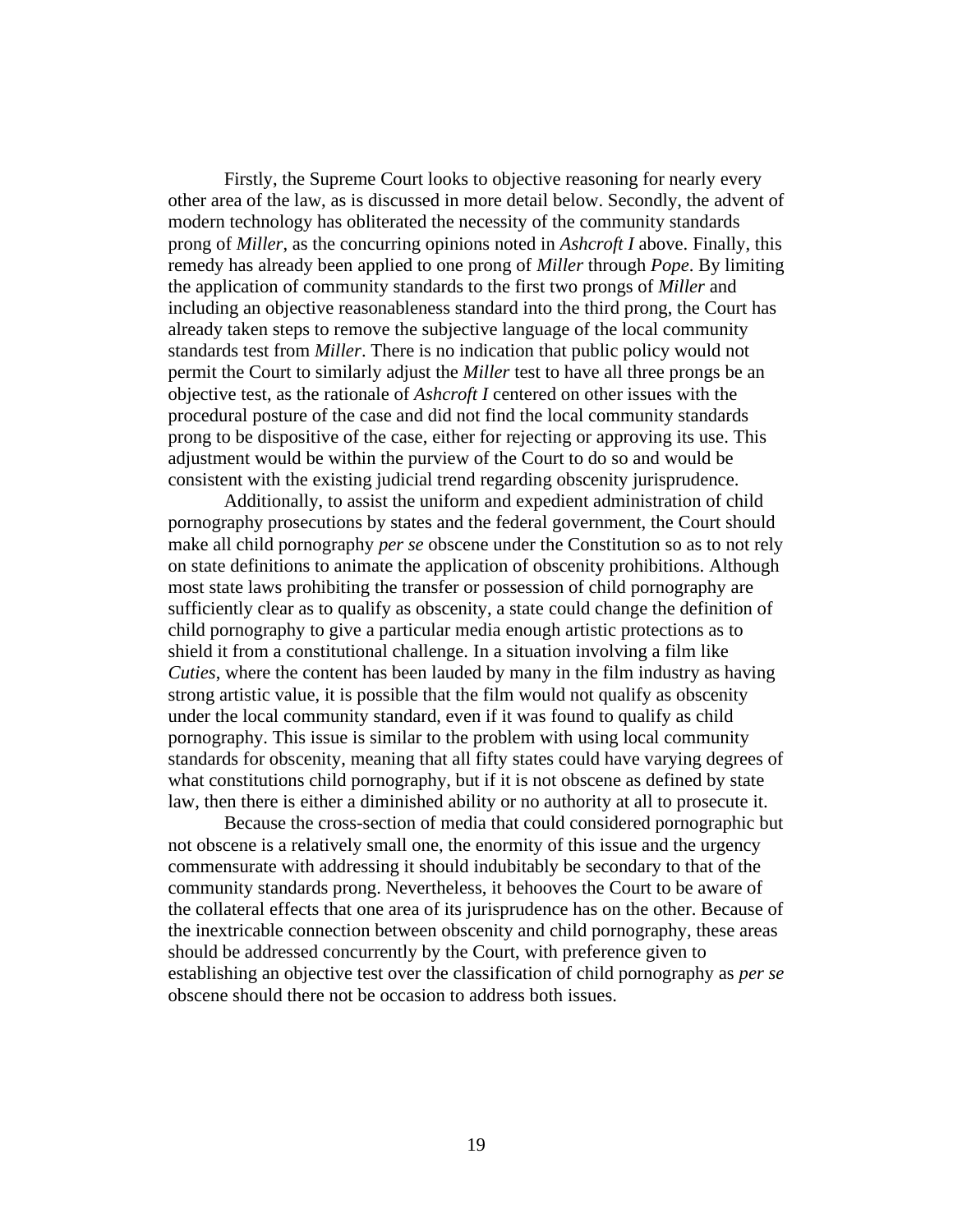#### 2. Constitutional History

No other rights contained within the Bill of Rights or the Constitution have been subject to a similar standard of community focus. For example, in the Fourth Amendment context, law enforcement officers in many jurisdictions inevitably will have different normative procedures for interacting with the public. However, their actions under the Constitution have required thresholds that they must meet, regardless of how community standards regarding reasonableness may be in a particular part of this Nation.

The standards for the many provisions of the Fourth Amendment are applied indicate that the Court is fully capable and willing to define objective conduct for other areas of fundamental liberty. As it relates to the Fourth Amendment, the Court has established that "the question is whether the officers' actions are 'objectively reasonable' in light of the facts and circumstances confronting them, without regard to their underlying intent or motivation."<sup>94</sup> Similarly, the Court in the landmark case of *Terry v. Ohio* has also noted that "it is imperative that the facts be judged against an objective standard."<sup>95</sup>

The Court has even applied a reasonableness standard to other aspects of First Amendment litigation, such as in *Ward v. Rock Against Racism* where the Court held that "the government may impose *reasonable* restrictions on the time, place, or manner of protected speech."<sup>96</sup> *Miller*'s rationale against the establishment of a "national" community standard for obscenity simply does not have a corollary provision in the rest of the Supreme Court's jurisprudence. If there is any apprehension for applying a national community standard in other areas of Constitutional interpretation, then the Court does not admit those qualms in any of its opinions. The pervasive application of a national, objective standard of reasonableness throughout Constitutional interpretation is inapposite to a localized test as advocated in the two prongs of *Miller* that still apply it. The Court's insistence on using a community-based standard is *sui generis*, does not have an analog anywhere else in its wide breadth of Constitutional jurisprudence, and therefore should be dismissed in favor of an objective analysis for all three prongs of *Miller*.

#### 3. Biblical Principles

As noted above, the Bible has a great deal to say regarding the protection of children and the importance thereof. Laws that protect children from

<sup>94</sup> *Graham v. Connor*, 490 U.S. 386, 397 (1989)

<sup>95</sup> *Terry v. Ohio*, 392 U.S. 1, 22 (1968); *See United States v. Leon*, 468 U.S. 897 (1984) (applying an objective standard to the exclusionary rule).

<sup>96</sup> *Ward v. Rock Against Racism*, 491 U.S. 781, 791 (1989) (emphasis added).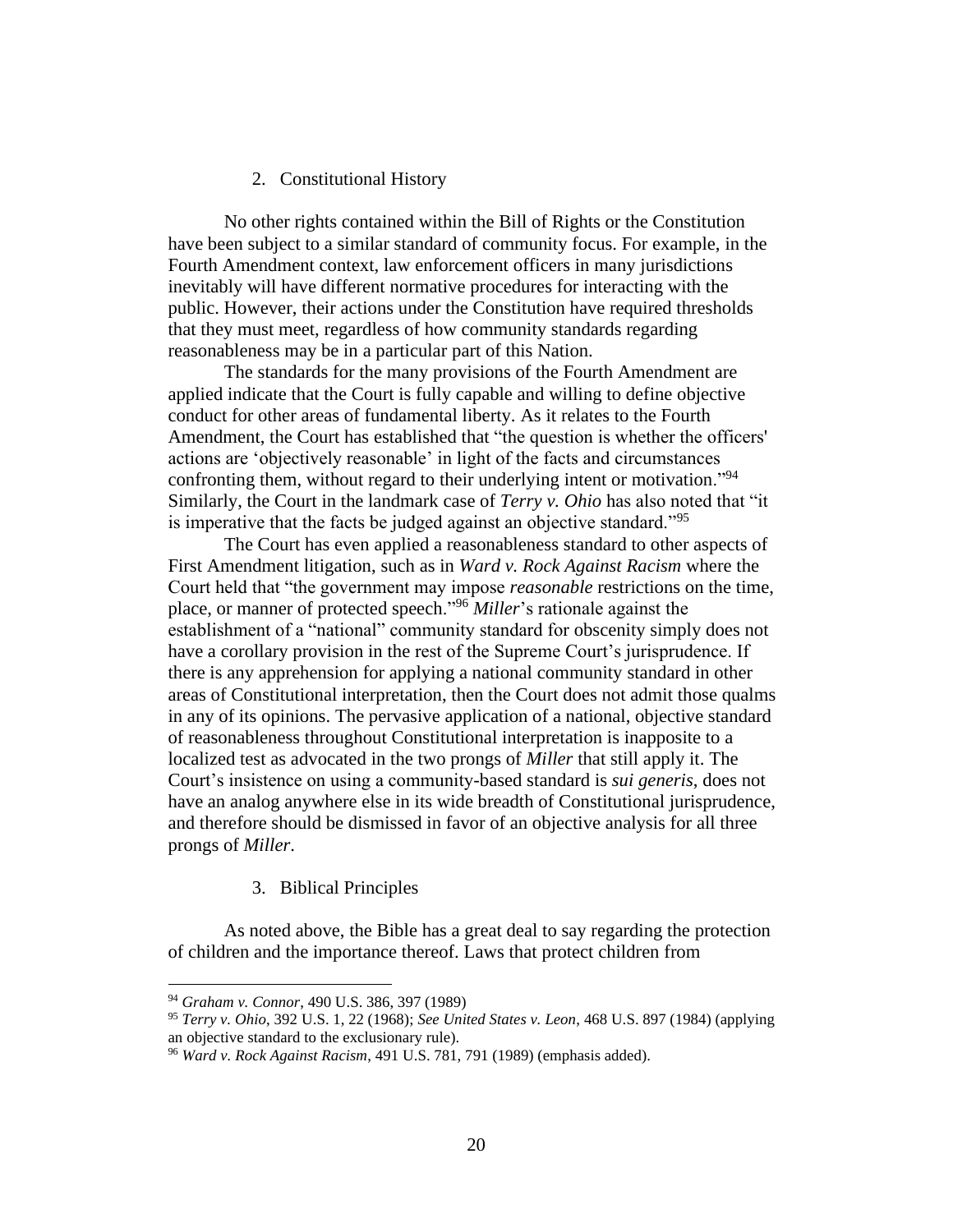exploitation, abuse, or sexualization in popular media are near to the heart of God. The Bible notes that the moral priorities of an individual will be made manifest by their actions, noting that "Even a child makes himself known by his acts, by whether his conduct is pure and upright."<sup>97</sup> Paul emphasizes the importance of holistically caring for and providing for one's family, noting that "if anyone does not provide for his relatives, and especially for members of his household, he has denied the faith and is worse than an unbeliever."<sup>98</sup> Christians must not only be holding on the priority of children in their families, but also in society at large. It is one thing for Christians in the church to say that they value the family, but it is another entirely for them to take steps to change the law to reflect that reality.

As it relates to the establishment of a national rather than a community standard, the Bible makes it clear that natural law exists upon the heart of every human being and that there are moral realities that are written on each person's heart. *See* Romans 1:20; Ecclesiastes 3:11. The Apostle Paul notes

"…Gentiles, who do not have the law, by nature do what the law requires, they are a law to themselves, even though they do not have the law. They show that the work of the law is written on their hearts, while their conscience also bears witness, and their conflicting thoughts accuse or even excuse them."<sup>99</sup>

The Old Testament is also replete with examples of an objective-based application of national standards of morality. Beginning with the codified text of the law under the Mosaic covenant, God made it clear that the standards for morality would apply to all persons. Applying a national standard to the Supreme Court's obscenity test allows for the actions of sanctified and justified believers, as well as those persons who are unsaved but still have natural law written upon their hearts, to be able to overcome individual pockets of darkness and sin throughout our nation. This appeal to an objective standard resonates with the realities of how God has created each human being and will bring obscenity law more in line with the principles of the Word of God.

#### **IV. Conclusion**

In light of the clear Biblical admonitions regarding the protection of children, as well as the examples of governmental action that wields the power of

 $97$  Proverbs 20:11.

<sup>&</sup>lt;sup>98</sup> 1 Timothy 5:8.

<sup>99</sup> Romans 2:14-15.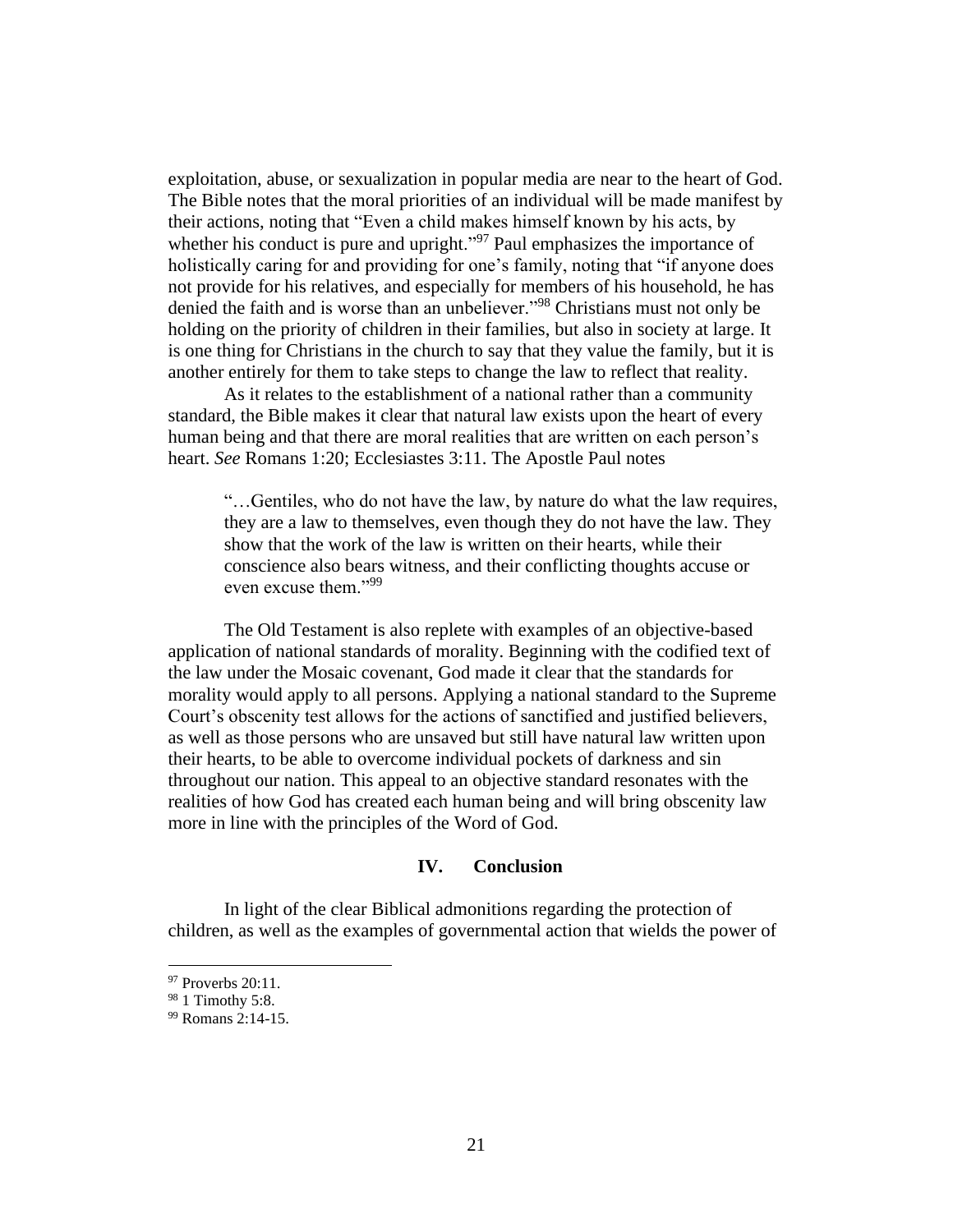the sword against those who would promulgate sin in the land, this area of law is one that has strong Biblical authority for its involvement. Additionally, natural law is a universal standard of application, just as this law should be in its reach to all citizens and sectors of the United States.

Regardless of the result of any prosecution against *Cuties* or similar forms of media, examining the Supreme Court's jurisprudence from *Roth* to *Ashcroft I*  demonstrates that this area of the law is complex, occasionally convoluted, and in the case of the local community standards test, counterintuitive in its application to the dissemination of media through the Internet and streaming services such as Netflix. Obscenity jurisprudence must continue to work diligently to hold steadfast to the principles of the First Amendment. Therefore, the local community standards test should be removed from the Supreme Court's obscenity and child pornography jurisprudence and be replaced by a national standard.